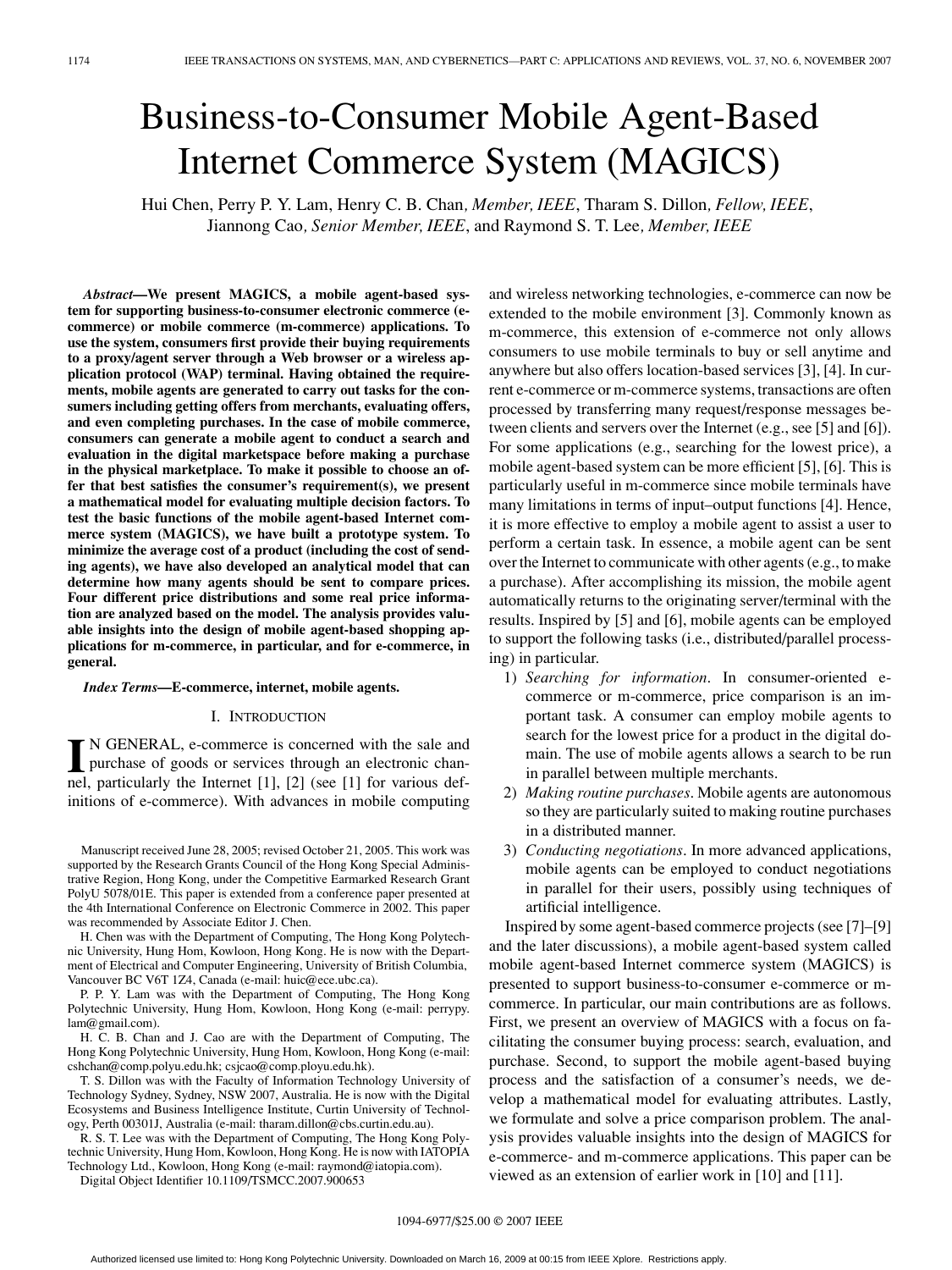The remaining sections of this paper are as follows. Section II provides an overview of some agent-based commerce systems. Section III presents MAGICS and its prototype. Section IV analyzes a price comparison problem related to the proposed system. Section V gives our conclusion.

#### II. RELATED WORK

This paper focuses on a consumer-oriented e-commerce- or m-commerce system. Fundamentally, its aim is to address the basic process of consumer buying, which consists of three main stages [8], [9], [12].

- 1) *Search for alternatives.* After specifying the buying requirements, a consumer needs to search for the alternatives that can satisfy the requirements.
- 2) *Evaluate the alternatives.* In this step, the consumer evaluates the alternatives (e.g., price comparison).
- 3) *Purchase the chosen product.* Lastly, the consumer chooses the best offer and makes the purchase.

In a physical or traditional retail system, a human consumer must visit a number of physical shops to search for alternatives, and then evaluate the alternatives, probably using some simple and subjective methods. After choosing the product, he/she then makes the purchase in the selected physical shop. Although some consumers may enjoy such a shopping experience, the conventional consumer buying process is, in general, timeconsuming. Furthermore, a purchase decision is often made subject to many geographical limitations (e.g., a consumer can only visit shops within a small area) and with a limited amount of information (e.g., a consumer cannot know whether the best price found is indeed within the lowest range for the item). Current Web-based commerce systems eliminate these limitations by removing geographical constraints and giving more convenience to consumers. Specifically, a consumer can visit many more electronic stores in the marketspace and get much better information for making the buying decision. The next generation of e-commerce systems is likely to provide even more convenience to consumers, possibly through agents. In particular, a consumer will be able to assign shopping tasks to an agent. This means that, based on a consumer's requirements, an agent can be sent to perform the necessary shopping tasks automatically. In an m-commerce scenario, a consumer can first send a mobile agent to search and evaluate the digital marketspace before buying something in the physical marketplace.

Some agent-based systems have been developed to accomplish the aforementioned goal [7]–[9]. However, based on the studies by Moukas *et al.* [8] and Guttman *et al.* [9], many agentbased commerce systems only address part of the consumer buying process (see [8] and [9] for details). Hence, additional work and research is required to fully realize an agent-based commerce system. Moreover, there is considerable interest in developing an agent-based system for m-commerce. In recent years, a number of more advanced agent systems have also been proposed, such as Kasbah [13] and Tete-a-Tete (e.g., see [8] and [9]). Kasbah employs a centralized server to enable agents to communicate and carry out sales transactions [13]. To support negotiations, each agent is given a "price-time" function to determine how the desired price should vary over time (see [13] for details). Tete-a-Tete attempts to conduct negotiations in a consumer-oriented system that involves more than one decision factor [8], [9]. Apart from business-to-consumer e-commerce, there has also been much interest in investigating agent-based auction systems. For example, a mobile agent-based auction system has been presented in [14]. It comprises a subsystem called Nomad for managing mobile agents and an auction server for conducting auctions (see [14] for details). Whereas many agentbased systems use a centralized architecture, MAgNET employs a distributed model [6]. Based on Java Aglet [5], buying agents are sent to sellers at different locations to buy the required goods. Mobile agents can also be employed for the sale and purchase of services. For instance, TabiCan allows mobile agents to buy/sell travel-related products/services (e.g., see [5]). Lastly, XPect provides a basic infrastructure that uses various kinds of agents to conduct e-commerce [15].

#### III. OVERVIEW OF MAGICS

MAGICS is distinct from other agent-based systems in that it is a mobile agent-based system designed to address the general consumer buying process. Before presenting the technical details, we first highlight the unique characteristics of MAGICS as well as our contributions. As mentioned before, very few agentbased systems are mobile agent-based and most only address some part(s) of the consumer buying process. Many of them use a centralized or semicentralized architecture (e.g., operating in a central server). MAgNET [6], Nomad [14], and TabiCan (e.g., see [5]) are also mobile agent-based systems, but each of them differs from MAGICS in some way(s). MAgNET [6] is a business-to-business system mainly designed for supply chain management. Like MAGICS, it is based on a distributed architecture, but it has a different application and the procurement procedure is sequential rather than parallel. Nomad is a mobile agent-based system for supporting an auction service. Hence, its operation is different from MAGICS. TabiCan (e.g., see [5]) is designed for the sale and purchase of travel-related products/services. This means that it is limited to a specific application. Using the consumer buying process as the basic research model, the MAGICS project is aimed at addressing the consumer buying process in an integrated manner. Specifically, our contributions are as follows.

- 1) Similar to MAgNET [6] and the Web model, and unlike Kasbah [13] and TabiCan (e.g., see [5]), which use a centralized server, MAGICS adopts a distributed model in which sellers can set up their own servers. The use of a distributed model allows the system to be implemented more effectively and efficiently on the global Internet. In particular, the use of a distributed architecture not only enables parallel processing but also facilitates system extension. Furthermore, we aim to incorporate MAGICS into the current Web system.
- 2) MAGICS uses the extensible markup language (XML) for agent communications rather than for storing and presenting information. This distinguishes it from many agentbased systems (e.g., Kasbah [13]), which communicate using predefined commands. The use of XML allows us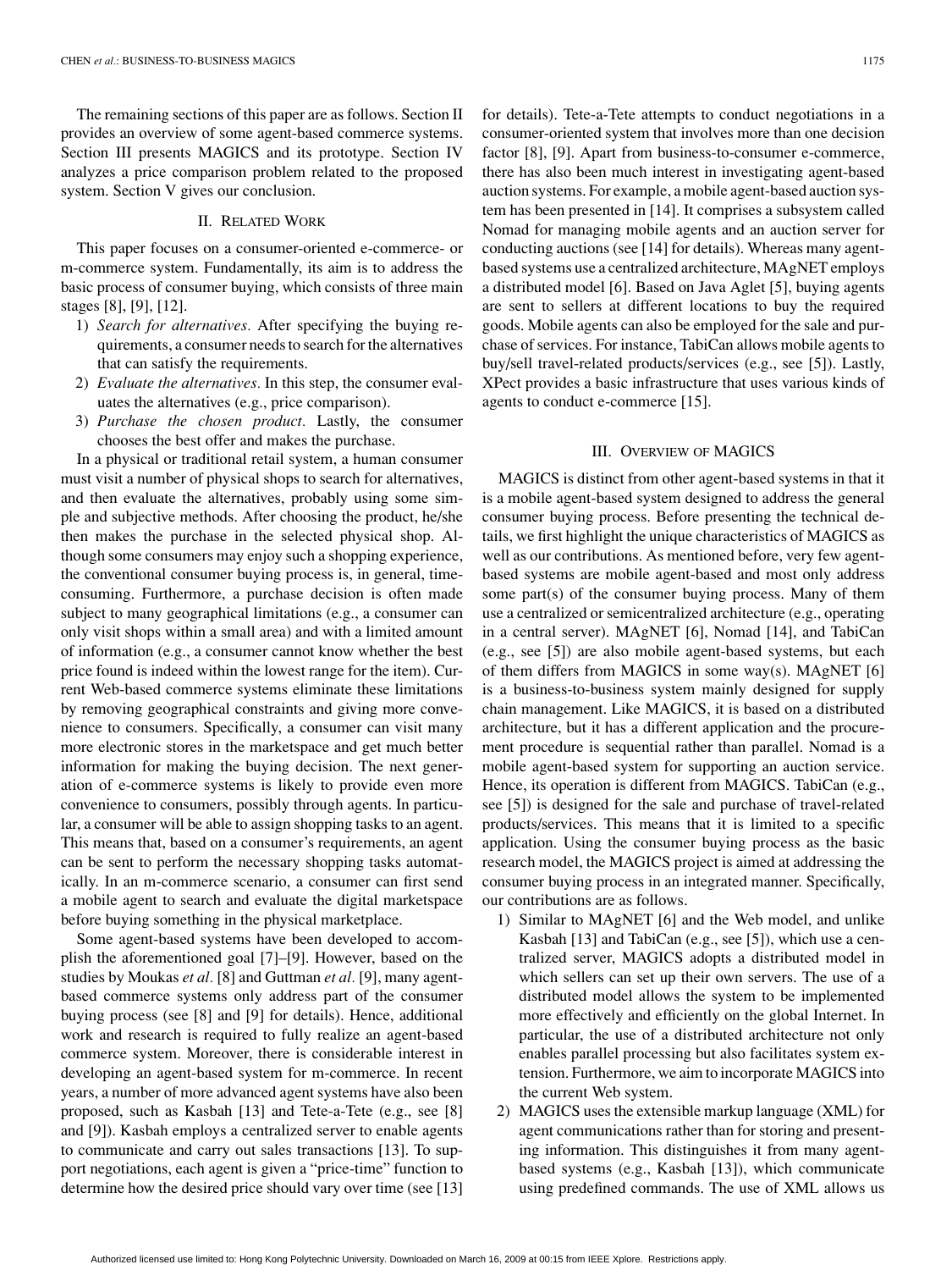TABLE I MAGICS AND WEB-BASED COMMERCE SYSTEMS

| <b>MAGICS</b>                                                                                          | <b>Web-based commerce systems</b>                                                                      |  |  |
|--------------------------------------------------------------------------------------------------------|--------------------------------------------------------------------------------------------------------|--|--|
| Mobile agents are served by<br>MAGICS servers.                                                         | Client requests are served by Web<br>servers.                                                          |  |  |
| Mobile agents are transferred using<br>IBM's ATP $[5]$ (e.g., the URL is<br>atp://magics.company.com). | Information is transferred using<br><b>HTTP</b><br>$(e.g., \text{URL is})$<br>http://www.company.com). |  |  |
| Information is carried by mobile<br>agents.                                                            | Information is carried by HTTP<br>messages.                                                            |  |  |
| Mobile agents are managed by means<br>of a MAGICS browser/proxy server.                                | Information is viewed by means of a<br>Web browser.                                                    |  |  |
| MAGICS search engines/agents are<br>used to direct mobile agents to visit<br>required servers.         | Web-based search engines are<br>available for searching purposes.                                      |  |  |

to build a systematic and extensible language for agent communications.

- 3) MAGICS makes use of parallel processing by means of mobile agents. Moreover, we develop an analytical model that can be used to determine the optimal number of agents for evaluating alternatives in parallel. As far as we know, this problem has not been investigated previously.
- 4) Besides basic price comparison, MAGICS can also process complex user requirements and constraints. To a certain extent, this is similar to Tete-a-Tete (e.g., see [8] and [9]), but in the paper we address both e-commerce- and m-commerce applications, such as a location-based application.
- 5) Resembling XPect [15], MAGICS not only provides other important transaction functions (e.g., payment) but also considers other pragmatic requirements (e.g., security). These functions and requirements, which have not been addressed fully in most of the earlier-mentioned systems, are essential to building a practical consumer-oriented e-commerce system.

In summary, MAGICS makes a contribution to the field of agent-based commerce in that it is designed to work for both ecommerce and m-commerce. Further, it not only combines some of the advantages of previous agent-based systems but also provides a number of original and distinctive features. Table I compares MAGICS with existing Web-based commerce systems.

Fig. 1 shows the four-layered model for implementing MAG-ICS. The first layer, the agent programming interface (API), provides the programming interface and package for developing stationary and mobile agents. For instance, the IBM Aglet can be used for this purpose. In the second layer (i.e., MAGICS agents), various component-based agents (e.g., buying agents) are built by means of the API. To enable interagent communications using a common model, various protocols are developed in the third layer: the MAGICS Protocols. Based on the earlier-mentioned layers, a wide range of consumer-orientedand business-oriented MAGICS applications (i.e., the top layer) can be developed. The focus of this paper is on the consumeroriented aspect.

As an extension of the work in [10] and inspired by the aforementioned agent-based commerce systems, particularly [6]

| <b>MAGICS Applications: provide various e-commerce applications</b>               |
|-----------------------------------------------------------------------------------|
| <b>MAGICS</b> Protocols: enable inter-agent communications                        |
| <b>MAGICS Agents: provide component-based agents</b>                              |
| Agent Programming Interface (e.g., Java Aglet): provides the<br>programming tools |
|                                                                                   |

Fig. 1. MAGICS model.

and [14], the MAGICS buying process for digital goods is described as follows (see also Fig. 2).

- 1) A user first communicates with the MAGICS proxy server via a wireless application protocol (WAP)-enabled device (e.g., mobile phone) or Web browser. The user then specifies the shopping requirements. For example, when buying a book, the user will enter the International Standard Book Number (ISBN), the number of copies required, the desired price, etc.
- 2) Having received the user's shopping request, a master agent is generated at the proxy server to control the whole shopping process. Based on the shopping request, the master agent will send an agent to search for merchants (e.g., booksellers) from the MAGICS search engines. Similar to a Web-based commerce system, it is expected that some search engines will be available to provide the locations of the merchants.
- 3) After identifying the MAGICS servers, the master agent sends some agents to those servers to obtain their offers. In a simple case, such as buying a book, an offer may only contain the price. In more complicated cases, the offer may include other information, e.g., possible options.
- 4) Having obtained all of the offers, the master agent then evaluates them according to the user's requirements. When buying standard goods, the requirement may simply be to find the lowest possible price. However, in complex cases where there are many decision factors, the master agent needs to evaluate the offers based on certain mathematical techniques to be discussed later. For example, taking into account the decision factors, the master agent needs to compare the weighted score of all of the offers to determine which offer is the best.
- 5) The master agent may show the evaluation to the user and the user may then make the final decision (similar to the approach used in [6]). Alternatively, the master agent may make the purchase directly.
- 6) In certain complex cases, the master agent may select a few merchants to engage in further negotiations (e.g., to lower the price). After selecting the best merchant, the master agent sends a buying agent to the target MAGICS server to complete the purchase.
- 7) At the merchant's server, the buying agent and selling agent communicate with each other to complete the purchase order. To enhance the extensibility of the system, the communication messages are specified using XML. When making payments, the buying agent may use the secure electronic transaction (SET) protocol. To build a comprehensive system, other payment options such as electronic cash and micropayment methods can also be developed.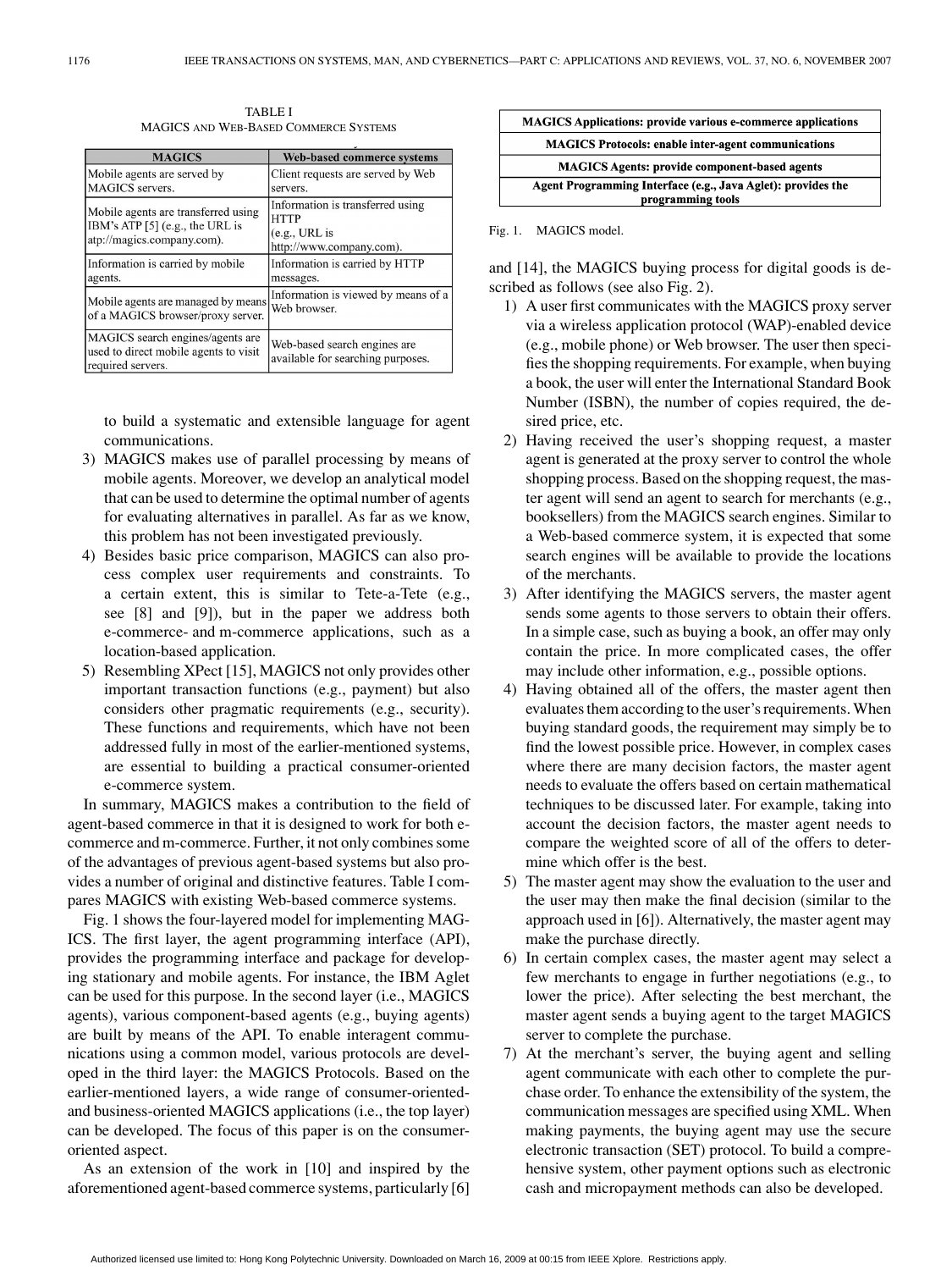

Fig. 2. MAGICS buying protocol.

8) After receiving the payment, the selling agent provides the buying agent with a digitally signed receipt and arranges for the ordered goods to be delivered. In some cases (e.g., a digital book), the selling agent may provide the buying agent with the goods so that they can be carried back to the master agent directly. Having obtained the goods, the master agent stores them in the specified location and completes the shopping process.

This buying process can also be extended to support locationbased shopping services in m-commerce. In this case, mobile agents can be employed to perform search and evaluation in the "digital space." The consumer will then make the final decision and complete the purchase in the "physical place." Essentially, after selecting the merchants, the master agent provides their physical locations (e.g., ranked in ascending order of distance to the consumer) to the consumer to complete the remaining buying tasks. This approach can combine the advantages of physical commerce and m-commerce.

As mentioned earlier, a consumer may need to evaluate multiple attributes in order to make a buying decision. Inspired by [16]–[18], the following presents an effective mathematical model for achieving this purpose. Suppose that there are some merchants for the agents to visit, where the ith agent visits the ith merchant. After receiving all of the offers, the master buying agent calculates the average weighted score  $\overline{S}_i$  of the *i*th merchant so as to determine how well the consumer's requirements can be satisfied. Suppose that there are  $N$  attributes for evaluation, such as selling price and traveling time to a shop. The jth attribute is denoted as  $A_j$  and has a weight  $w_j$  to reflect its relative importance. To perform the evaluation based on the consumer's preference, we assume that all of the attributes can be "quantified" by using a rating or score. We define  $S_{i,j}$  as the rating of  $A_j$  of the *i*th shop (i.e., the one visited by the *i*th agent). The average score  $\overline{S}_i$  of the *i*th shop can be found by finding the weighted sum of all  $S_{i,j}$  as follows:

$$
\bar{S}_i = \sum_{j=1}^N w_j \times S_{i,j}.
$$
 (1)

Lastly, the preferred merchant is selected based on the highest  $\bar{S}_i$ .

We now discuss how to calculate an attribute score. In essence, it is computed by means of a satisfaction function. For each attribute (e.g., jth attribute), we assume that the offer by the ith merchant can be represented by  $V_{i,j}$ . For example, the *i*th merchant may return a selling price of \$300. In this case,  $A_j$  is the price and  $V_{i,j}$  is 300. Note that we can have boolean attributes (e.g.., "Yes" or "No") or discrete attributes (e.g., red, green or blue, each associated with a score), as well. In this paper, we focus on continuous attributes (e.g., price, which has continuous values). Nevertheless, the model can be extended easily to cover other attributes. Based on an attribute value, the corresponding satisfaction score can be found by using a predefined satisfaction function  $F(V_{i,j})$ . As an example, we consider a linear function as follows (see Fig. 3):

$$
S_{i,j} = F(V_{i,j}) = \begin{cases} \frac{h_j - V_{i,j}}{h_j - l_j} & \text{if } F(h_j) < F(l_j) \\ \frac{V_{i,j} - l_j}{h_j - l_j} & \text{if } F(h_j) > F(l_j) \end{cases} \tag{2}
$$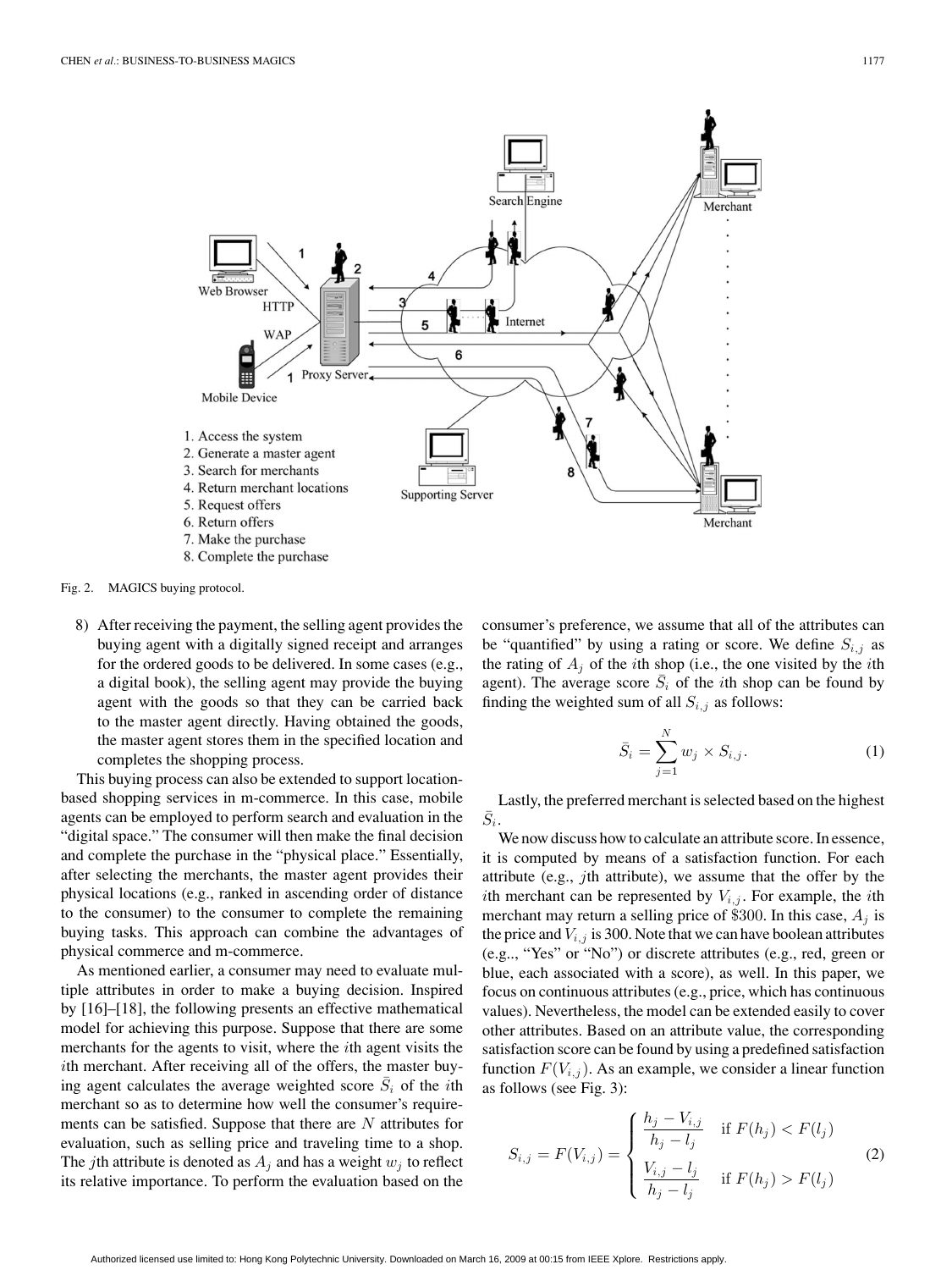

Fig. 3. Linear satisfaction function in two different cases.



Fig. 4. Accessing MAGICS via a WAP interface (Nokia simulator).

where  $h_i$  and  $l_i$  are the highest and lowest values for the *j*th attribute. For example, in the case of price,  $h<sub>j</sub> = 300$ and  $l_j = 250$  if the price range is between \$250 and \$300. Note that depending on the attribute, a high value may lead to more or less satisfaction. For instance, in the case of price and discount, a consumer prefers a lower and higher value, respectively. Hence, the satisfaction function can be decreasing [i.e.,  $F(h_j) < F(l_j)$ ] or increasing [i.e.,  $F(h_j) > F(l_j)$ ], as shown in Fig. 3. In the decreasing case,  $h_i$  and  $l_i$  result in a satisfaction score of 0 and 1, respectively. In the decreasing case, we have the reverse situation. To determine  $h_i$  and  $l_i$ , we can ask a consumer two questions such as: "At what value (e.g., price) will you be fully satisfied?" and "At what value (e.g., price) will you be totally dissatisfied?" Based on the answers, the linear satisfaction function can be determined for the concerned attribute. Note that the linear function is just an example. Other functions can also be used.

For purposes of demonstration and evaluation, a prototype system has been developed based on Java Aglet [5] to show some of the features. The current system has been extended and enhanced from the previous work in [10]. Users can forward the shopping requirements to the proxy server via a WAP phone. At each merchant's server, a selling agent is created to communicate with the buying agents, and the product information is kept in a database. Fig. 4 shows the WAP interface at the MAG-ICS proxy server. In the first demonstration, we consider using MAGICS to purchase a digital book. After the user fills in and confirms the required information (e.g.,  $ISBN = 0123456789$ ) and Name  $=$  E-commerce) as shown in Fig. 4, the request is submitted to the proxy server. A master buying agent is then generated to control the buying process for the user. For simplicity, we assume that all of the prospective merchants/retailers are available in the proxy server. In this example, there are four target sellers/retailers. Having identified the four retailers, the master buying agent sends several agents to each of them to obtain their offers. At each seller's server, the buying agent



Agent 1 : The search result(s) for Shop1 is/are : (1) : ISBN=0123456789 Title=E-commerce Price=\$380 Agent 2 : The search result(s) for Shop2 is/are : (1) : ISBN=0123456789 Title=E-commerce Price=\$320 Agent 3 : The search result(s) for Shop3 is/are : (1) : ISBN=0123456789 Title=E-commerce Price=\$350 Agent 4 : The search result(s) for Shop4 is/are : (1) : ISBN=0123456789 Title=E-commerce Price=\$335 MinPrice Shop=Shop2 Price=320

Fig. 5. Compares the offers returned by the master buying agent.

| 2000 |                       |  |                                                                                                                                                                                                                                                                                                                                                                                                                                                                                                                                                                                            |
|------|-----------------------|--|--------------------------------------------------------------------------------------------------------------------------------------------------------------------------------------------------------------------------------------------------------------------------------------------------------------------------------------------------------------------------------------------------------------------------------------------------------------------------------------------------------------------------------------------------------------------------------------------|
| 3000 |                       |  |                                                                                                                                                                                                                                                                                                                                                                                                                                                                                                                                                                                            |
| 4000 |                       |  |                                                                                                                                                                                                                                                                                                                                                                                                                                                                                                                                                                                            |
|      |                       |  |                                                                                                                                                                                                                                                                                                                                                                                                                                                                                                                                                                                            |
|      |                       |  |                                                                                                                                                                                                                                                                                                                                                                                                                                                                                                                                                                                            |
|      |                       |  |                                                                                                                                                                                                                                                                                                                                                                                                                                                                                                                                                                                            |
| 8000 |                       |  |                                                                                                                                                                                                                                                                                                                                                                                                                                                                                                                                                                                            |
|      |                       |  |                                                                                                                                                                                                                                                                                                                                                                                                                                                                                                                                                                                            |
|      |                       |  |                                                                                                                                                                                                                                                                                                                                                                                                                                                                                                                                                                                            |
|      |                       |  |                                                                                                                                                                                                                                                                                                                                                                                                                                                                                                                                                                                            |
|      | 5000<br>6888<br>18888 |  | ByteEncoder Converting total 10997 bytes.<br>1000 bytes (9.1%) are encoded successfully.<br>bytes (18.2%) are encoded successfully.<br>bytes (27.3%) are encoded successfully.<br>bytes (36.4%) are encoded successfully.<br>hytes (45.5%) are encoded successfully.<br>bytes (54.6%) are encoded successfully.<br>7000 bytes (63.7%) are encoded successfully.<br>bytes (72.7%) are encoded successfully.<br>9000 bytes (81.8%) are encoded successfully.<br>hytes (90.9%) are encoded successfully<br>10996 bytes (100x) are encoded successfully.<br>The encoding process is completed. |

Fig. 6. Transferring the digital book to the buying agent.



Fig. 7. Input information for the second demonstration.

passes a request (in XML format) to the selling agent. Based on that request, the selling agent searches for the product's price in its database, and then provides a reply to the buying agent. After obtaining an offer, a buying agent carries it to the proxy server. After collecting all (four) of the offers and then determining which is the best (i.e., the lowest price in this example, as shown in Fig. 5), the master buying agent sends a purchase agent to the chosen retailer (Shop 2) to purchase the book. At the seller's server, the selling agent provides a copy of the digital book (i.e., an electronic file) for the purchase agent to carry back to the proxy server (see Fig. 6). At the proxy server, the buying agent passes the digital book to the master agent, which stores it in the specified location.

In the second demonstration, we assume that a consumer needs to buy the same book at the nearest physical bookstore. Two attributes, namely price and traveling time to the bookstore, are considered (see Table II). For simplicity, they have equal weights. As shown in Fig. 7, the consumer enters the required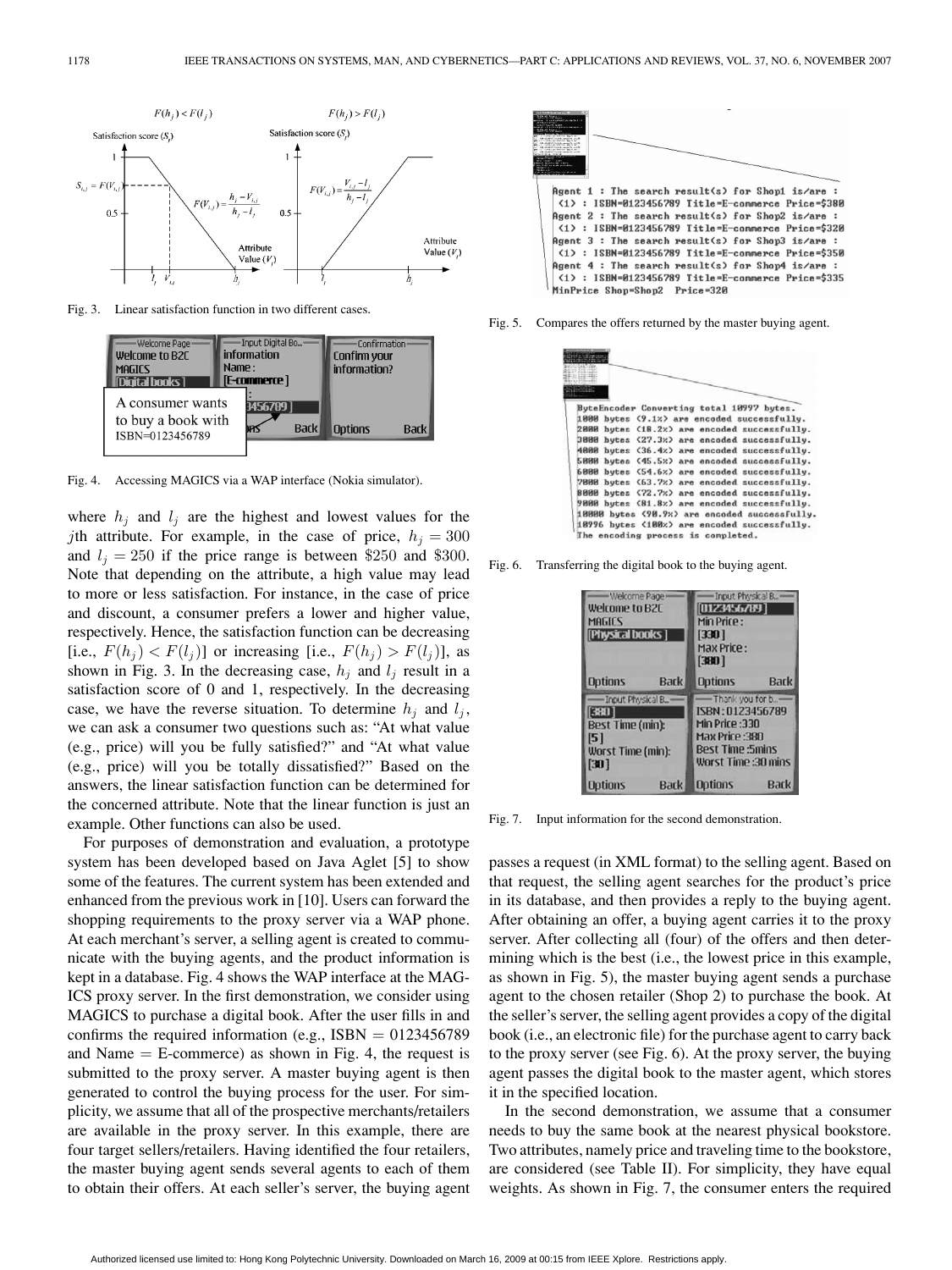TABLE II ATTRIBUTES AND THEIR VALUES

| Parameter                 | Value                   |
|---------------------------|-------------------------|
| Attribute Set $(A_i)$     | {price, traveling time} |
| Min. Price $(ll)$ (HK\$)  | 330                     |
| Max. Price $(hl)$ (HK\$)  | 380                     |
| Best Time $(l_2)$ (mins)  |                         |
| Worst Time $(h_2)$ (mins) | 30                      |

TABLE III AVERAGE SCORE OF EACH SHOP FOR THE SECOND DEMONSTRATION

| <b>Shop</b> | Price<br>$(V_{i,1})$<br>$(\$)$ | <b>Traveling</b><br>Time<br>$(V_{i,2})$<br>(mins) | <b>Attribute</b><br>Score 1<br>$(S_1)$ | <b>Attribute</b><br>Score 2 $(S_2)$ | <b>Score</b><br>$S_i$ |
|-------------|--------------------------------|---------------------------------------------------|----------------------------------------|-------------------------------------|-----------------------|
|             | 380                            | 23                                                |                                        | 0.285                               | 0.143                 |
|             | 320                            | 16                                                | $1.2 \implies 1$                       | 0.573                               | 0.787                 |
| 3           | 350                            | 10                                                | 0.6                                    | 0.805                               | 0.703                 |
|             | 335                            |                                                   | 0.9                                    | $1.0107 \implies 1$                 | 0.95                  |

information through his/her WAP phone. It can be seen that the consumer is fully satisfied and dissatisfied if the book is priced at \$330 and \$380, respectively. Also, the preferred traveling time is 5 min, and a traveling time of 30 min is unacceptable. Based on the information, four mobile shopping agents are sent to look for the book from a nearby bookstore. After obtaining the offers, the master agent evaluates the offer according to the satisfaction scores as discussed earlier. The evaluation results are shown in Table III. It can be seen that Shop 4 is preferred. Although its offered price is not the lowest, it gives the best satisfaction score after considering both attributes. The previous discussion is just a simple example to demonstrate the basic function of businessto-consumer MAGICS. Many similar applications can be built using this model.

Table IV compares traditional/physical commerce, Webbased commerce, and agent-based commerce systems. It shows that agent-based e-commerce can greatly facilitate the consumer buying process because it offers customers greater convenience. This is particularly useful in an m-commerce scenario.

## IV. RELATED PRICE COMPARISON PROBLEM

As discussed in the previous section, one of the key issues in the consumer buying process is the evaluation of alternatives, particularly in terms of price. Agent-based m-commerce allows more efficient price comparison. As an extension to the work in [11], we now investigate an interesting and important price comparison problem. Let us first present a simple example to illustrate the problem. Consider that you want to buy a book through your mobile phone, and you know that the price is between \$400 and \$500 (e.g., it is uniformly distributed). In a purely physical system of commerce, you would visit a number of physical bookstores, one by one (i.e., sequentially), to compare the list prices before buying the book from the cheapest bookstore. In an agent-based m-commerce system, you can search and evaluate (in the digital space) by sending agents to multiple virtual bookstores in parallel before making the purchase. In this case, an interesting problem arises: how many agents should we send if there is a cost for sending an agent (e.g., some network/system resources need to be consumed)?

TABLE IV COMPARISON OF PHYSICAL COMMERCE, WEB-BASED COMMERCE, AND AGENT-BASED COMMERCE

|            | <b>Physical</b>                                                                                                                      | <b>Web-based</b>                                                                                                                                   | <b>Agent-based</b>                                                                                                                                                                                |
|------------|--------------------------------------------------------------------------------------------------------------------------------------|----------------------------------------------------------------------------------------------------------------------------------------------------|---------------------------------------------------------------------------------------------------------------------------------------------------------------------------------------------------|
|            | commerce                                                                                                                             | commerce                                                                                                                                           | <b>Commerce</b>                                                                                                                                                                                   |
| Search     | A human<br>consumer<br>searches for<br>alternatives<br>among physical<br>shops, which<br>can be<br>exhausting and<br>time-consuming  | A human<br>consumer<br>searches through<br>many virtual stores<br>in the global<br>marketspace<br>efficiently via a<br>single interface.           | A human<br>consumer<br>delegates<br>searching to an<br>agent. The search<br>may be in parallel<br>using many<br>agents; hence, it<br>is more efficient.                                           |
| Evaluation | Very often, a<br>human<br>consumer can<br>only evaluate<br>the alternatives<br>by using some<br>simple and<br>subjective<br>methods. | A human<br>consumer can<br>conduct the<br>evaluation with the<br>aid of some<br>supplementary<br>services (e.g.,<br>price-comparison<br>services). | A human<br>consumer can<br>delegate the task<br>of evaluation to<br>an agent, which<br>can run more<br>effective and<br>intelligent<br>evaluation<br>algorithms to<br>reach a better<br>decision. |
| Purchase   | A transaction<br>can only be<br>completed by<br>using a physical<br>channel.                                                         | A transaction can<br>be completed by<br>using an electronic<br>channel.                                                                            | An agent can<br>complete a<br>transaction on<br>behalf of its<br>owner and even<br>store the digital<br>goods in a<br>designated<br>location.                                                     |

Note that if we send too few agents, the best price found may not be attractive enough (e.g., you may only discover a price of \$450 when the lowest price is, in fact, \$430). In contrast, sending too many agents is not cost-effective because many search results may not be useful (e.g., you may get the following results: \$430, \$450, \$450, \$450, etc., so that in fact only one of the search results of \$450 is useful). Somewhere in between there exists an optimum number of agents to be sent. As far as we know, this problem has not been investigated in detail before, so it is of great interest to formulate the problem and solve it. The results should give us valuable insights into the design not only of agent-based m-commerce systems but also of price comparison services in general.

We now formulate this price comparison problem mathematically. Suppose that the cost of sending an agent is  $c$  (e.g., an Internet usage charge) and the price distribution function for a particular product is  $G(x)$ . The objective is to determine how many agents should be sent so as to minimize the overall average cost (i.e., the best price found plus the cost of sending the agents). Note that, in general, the cost  $c$  is a design or modeling parameter. It can be implementation-specific such that the service operator can determine  $c$ , depending on his/her requirements. It may serve many different purposes. It may represent the consumption of system resources (i.e., the system incurs the cost). It may be related to the processing, transmission, or storage of an agent. In these cases, the server or the network incurs the cost. This cost is particularly applicable to m-commerce because of the bandwidth-limited nature of a wireless channel. While the Internet connection/usage charge is usually fixed, it is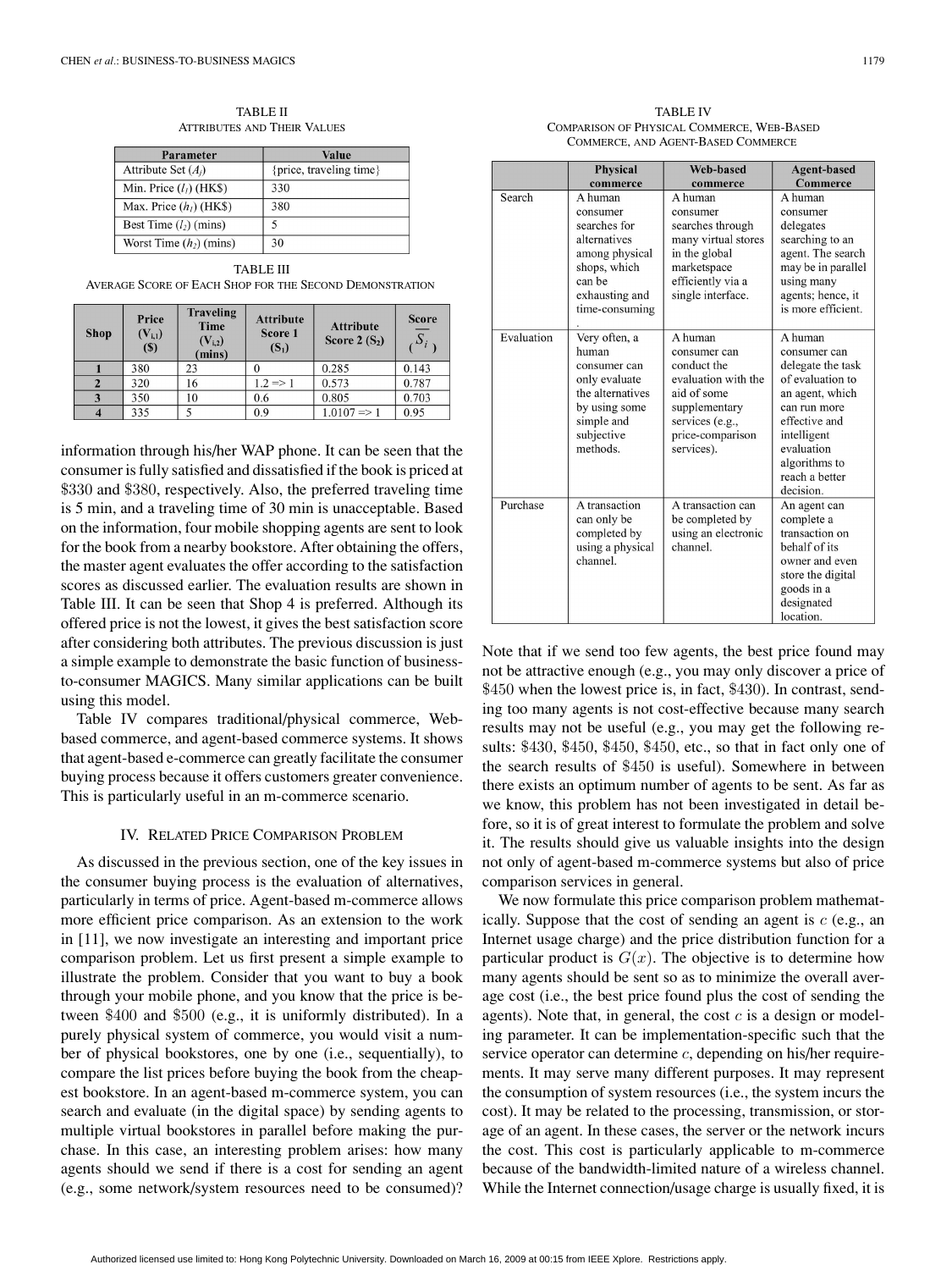also possible for the Internet service providers to provide valueadded services to increase their revenues. One such service may be a price comparison service. From a consumer point of view, the service is attractive because by paying a small charge (e.g., using a micropayment method), consumers can buy the product at a lower price. In this scenario, the cost can be associated with the service charge for such a price comparison service (i.e., the consumer incurs the cost).

Suppose that, upon the return of the nth agent, the probability that the current best price is less than x is  $P_n(x)$ . Based on  $P_n(x)$ and  $G(x)$ , we can compute the average cost if n agents are sent. Hence, the optimum number of agents can also be found. Compared to the previous work in [11], we consider the case of a continuous rather than a discrete price distribution (i.e., a more realistic price distribution), and we have obtained a closed-form mathematical expression for the situation with a uniform price distribution. The details of the analysis are presented as follows.

It is not difficult to see that  $P_n(x)$  and  $P_{n-1}(x)$  are related by the following recursive equation:

$$
P_n(x) = P_{n-1}(x) + (1 - P_{n-1}(x)) \times G(x).
$$
 (3)

Equation (3) shows that if the best price upon the return of the  $n$ th agent is less than  $x$ , there are only two cases. In the first case (i.e., the first term), the best price upon the return of the  $(n - 1)$ th agent is less than/equal to x. Note that in this case, the price returned by the *n*th agent can be greater than or less than/equal to  $x$ . In the second case (i.e., the second term), the best price upon the return of the  $(n - 1)$ th agent is greater than  $x$  and the price returned by the *n*th agent is less than/equal to  $x$ .

Equation (3) can be modified as follows:

$$
P_n(x) - 1 = (1 - G(x)) \times (P_{n-1}(x) - 1). \tag{4}
$$

It is not difficult to see that

$$
P_n(x) = (1 - G(x))^{n-1} \times (P_1(x) - 1) + 1
$$
  
= 1 - (1 - G(x))<sup>n</sup>. (5)

Having found  $P_n(x)$ , we can find the average cost if n agents are sent, as follows:

$$
C_n = n \times c + \int_a^b p \, dP_n(p) \tag{6}
$$

where *a* and *b* are the lowest and highest prices, respectively. Substituting (5) into (6), we obtain the following:

$$
C_n = n \times c + \int_a^b p \, dP_n(p)
$$
  
=  $n \times c + \int_a^b p \, d(1 - (1 - G(p))^n)$   
=  $n \times c - \int_a^b p \, d(1 - G(p))^n$ . (7)

To summarize, if we know the price distribution of a product, we can use (7) to determine the optimal number of agents to send, and, hence, the optimal cost involved in buying the product. In general, we may have some ideas about the mean  $(m)$ and variance  $(v)$  of the prices of a product. For example, before buying a book, we may expect that it is about \$350 with a deviation of \$50. Based on the central limit theorem, it should be reasonable to assume that the price distribution follows a normal distribution. Hence, we have

$$
G(x) = F(x) = \int_{-\infty}^{x} \frac{1}{\sqrt{2\pi}\sigma} e^{-(t-\mu)^2/2\sigma^2} dt
$$
 (8)

where  $\mu = m$  and  $\sigma = v$  are the mean and variance of the normal distribution. The average cost if  $n$  agents are sent is

$$
C_n = n \times c - \int_a^b p \, d(1 - G(p))^n
$$
  
=  $n \times c + \int_a^b p \times n \times (1 - G(p))^{n-1} dG(p).$  (9)

Note that

$$
dG(p) = d \int_{-\infty}^{p} \frac{1}{\sqrt{2\pi}\sigma} e^{-(t-\mu)^2/2\sigma^2} dt
$$
  
= 
$$
\frac{1}{\sqrt{2\pi}\sigma} e^{-(p-\mu)^2/2\sigma^2} dp.
$$
 (10)

Hence, we have

$$
C_n = n \times c + \int_a^b p \times n \times (1 - G(p))^{n-1}
$$

$$
\times \frac{1}{\sqrt{2\pi}\sigma} e^{-(p-\mu)^2/2\sigma^2} dp. \tag{11}
$$

Based on (11), we can determine the optimal number of agents,  $n<sup>*</sup>$  numerically. Assume that there are M merchants, we need to send agents to visit  $n^*$  of them.

In our model, we assume that the cost is the same for each agent (i.e., irrespective of how many agents are sent). This should be a reasonable assumption because each agent is generated and operated independently. Nevertheless, our model can, in fact, cater for a scenario in which the cost depends on the number of agents sent. In this case, we can simply replace  $n \times c$ with a function such as  $K(n)$ , which represents the cost for sending  $n$  agents. The total cost and the optimal number of agents can then be found in a similar manner. In particular, if  $K(n)$  gives a decreasing marginal cost, it would be justifiable to send more agents. Hence, the optimal number of agents to be sent should be higher, and the lowest price found will likely be lower. Note that the model can generally be used to find the optimal number of agents as well as the optimal cost for any  $K(n)$  (i.e., not just  $K(n) = n \times c$ ) and any price distribution.

It is also of interest to discuss some implementation issues. To offer the price comparison service, the system should know the mean and variance of the price distribution as well as the possible price range for each type of product. This information can be obtained from past statistics and stored in a database. In general, this assumption should be reasonable because a merchant should not sell a product with a price that deviates too much from the market benchmark. The service provider can determine the number of agents based on the statistics. However, one drawback is that all the consumers will be served in the same manner,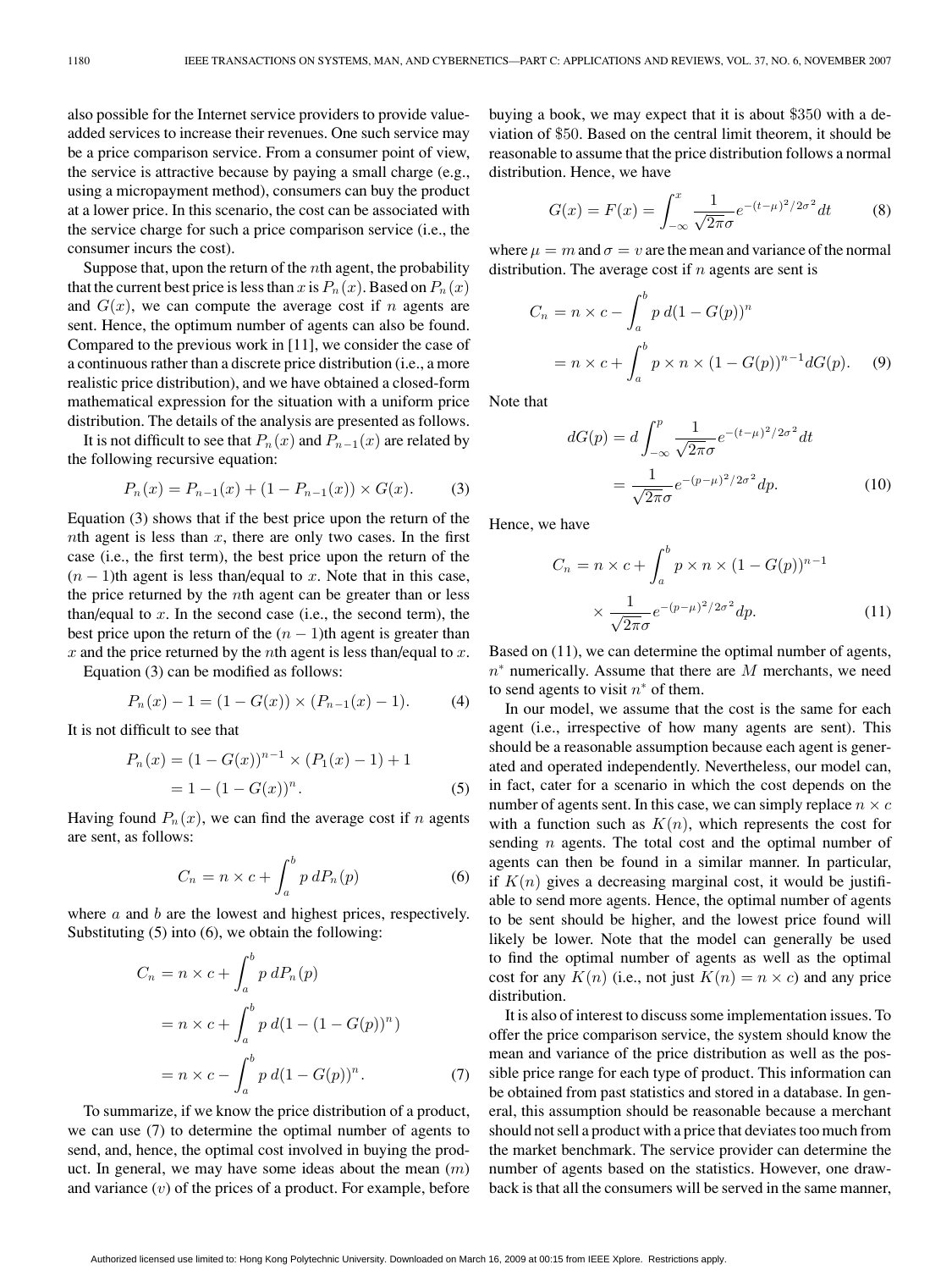

Fig. 8. Four price distributions.

irrespective of their preferences. To provide a customized service, we can allow each consumer to enter the desired price range. In this case, one expects that most consumers will enter a reasonable price range, but at the same time there should be a cost attached to certain behaviors that may otherwise undermine the system, e.g., the entering of unreasonable price ranges. Such a cost may be a minimum usage charge. Alternatively, it may be that if a price is not found within the price range entered by a consumer, no result is returned. Another possible offering may be the provision of a semicustomized service. In this case, the service provider can provide some possible price ranges for the consumers to choose. This would serve the needs of both general consumers and price-sensitive consumers and combines the advantages of the earlier-mentioned approaches in that the service provider can provide a certain degree of customized service while maintaining a large degree of control. Certainly, the price comparison model proposed in this paper offers the opportunity for the development of many such services as well as much scope for future work.

Regarding system efficiency, it is well-known that the distributed and parallel processing capabilities of mobile agentbased systems make them efficient and scalable. In MAGICS, too, high system efficiency is achieved because merchants can process mobile agents in parallel and in a distributed manner. Note that for the price comparison model, the optimal number of agents to be sent depends on the price distribution, not on the number of merchants. For example, if the system determines that  $n^*$  agents should be sent, it should choose  $n^*$  potential merchants from the search space. This means that if there are more merchants (i.e., the search space is increased), the searching time as well as the processing complexity should not increase dramatically. Even in the worst case (i.e., assuming that all the merchants need to be processed), the complexity is approximately of the order  $M$  (i.e., the number of merchants). While for purposes of illustration and discussion, this paper considers the use of just one proxy server, more proxy servers can indeed be set up for load-balancing purposes (i.e., multiple proxy servers can be used to serve consumers). In summary, MAGICS should be efficient and scalable because it uses distributed/parallel processing and load balancing.

Unfortunately, it is computationally intensive to use a normal distribution to calculate the expected cost. In the following, we use three different distributions: uniform, linear, and quadratic to estimate the number of agents. Fig. 8 shows these distributions with the respective maximum and minimum prices

as compared to the normal distribution. As shown later, these three distributions provide a good estimation, in general, while simplifying the calculations. In particular, some close-form expressions can be derived for the uniform distribution to give us valuable insights into the price comparison problem. For each distribution, we choose the maximum and minimum prices such that it can give the same mean and variance of the prices. For example, for the uniform distribution, the mean and variance are  $(a_1 + b_1)/2$  and  $(b_1 - a_1)^2/12$ , respectively. Thus, we have  $(a_1 + b_1)/2 = m$  and  $(b_1 - a_1)^2/12 = v$ . The maximum and minimum prices for the uniform distribution can then be found as follows:

$$
a_1 = m - \sqrt{3v}
$$
  

$$
b_1 = m + \sqrt{3v}.
$$
 (12)

Similarly, we can get

$$
a_2 = m - \sqrt{6v}
$$
  

$$
b_2 = m + \sqrt{6v}
$$
 (13)

for the linear distribution and

$$
a_3 = m - \sqrt{5v}
$$
  

$$
b_3 = m + \sqrt{5v}
$$
 (14)

for the quadratic distribution. Having found the maximum and minimum prices, we can proceed to the calculations as follows.

#### *A. Case 1: Uniform*

With the uniform distribution, we have

$$
G(x) = F_1(x) = \frac{x - a_1}{b_1 - a_1}.
$$
 (15)

Substituting  $(15)$  into  $(7)$ , we have

$$
C_n = n \times c - \int_a^b p \, d(1 - G(p))^n
$$
  
=  $n \times c + b_1 - \frac{n}{n+1} \times (b_1 - a_1).$  (16)

It can be seen that if, as expected, n is large such that  $n/(n +$ 1) is close to 1, the average cost becomes  $a_1 + nc$  (i.e., the minimum price plus the cost of sending  $n$  agents). Note also that if one agent is sent, the average cost is  $c + (a_1 + b_1)/2$ (i.e., the cost of sending one agent plus the mean price).

To obtain the optimal value of  $n$ , we assume that  $n$  is a continuous variable. We then differentiate  $C_n$  with respect to n to obtain

$$
C'_{n} = c - (b_{1} - a_{1}) \frac{1}{(n+1)^{2}} = 0.
$$
 (17)

Solving for  $n$ , we get the following equation:

$$
n = \sqrt{\frac{b_1 - a_1}{c}} - 1.
$$
 (18)

Substituting the optimal value of  $n$  into (16), we obtain the optimal average cost as follows:

$$
C_n^* = a_1 - c + 2\sqrt{c(b_1 - a_1)}.
$$
 (19)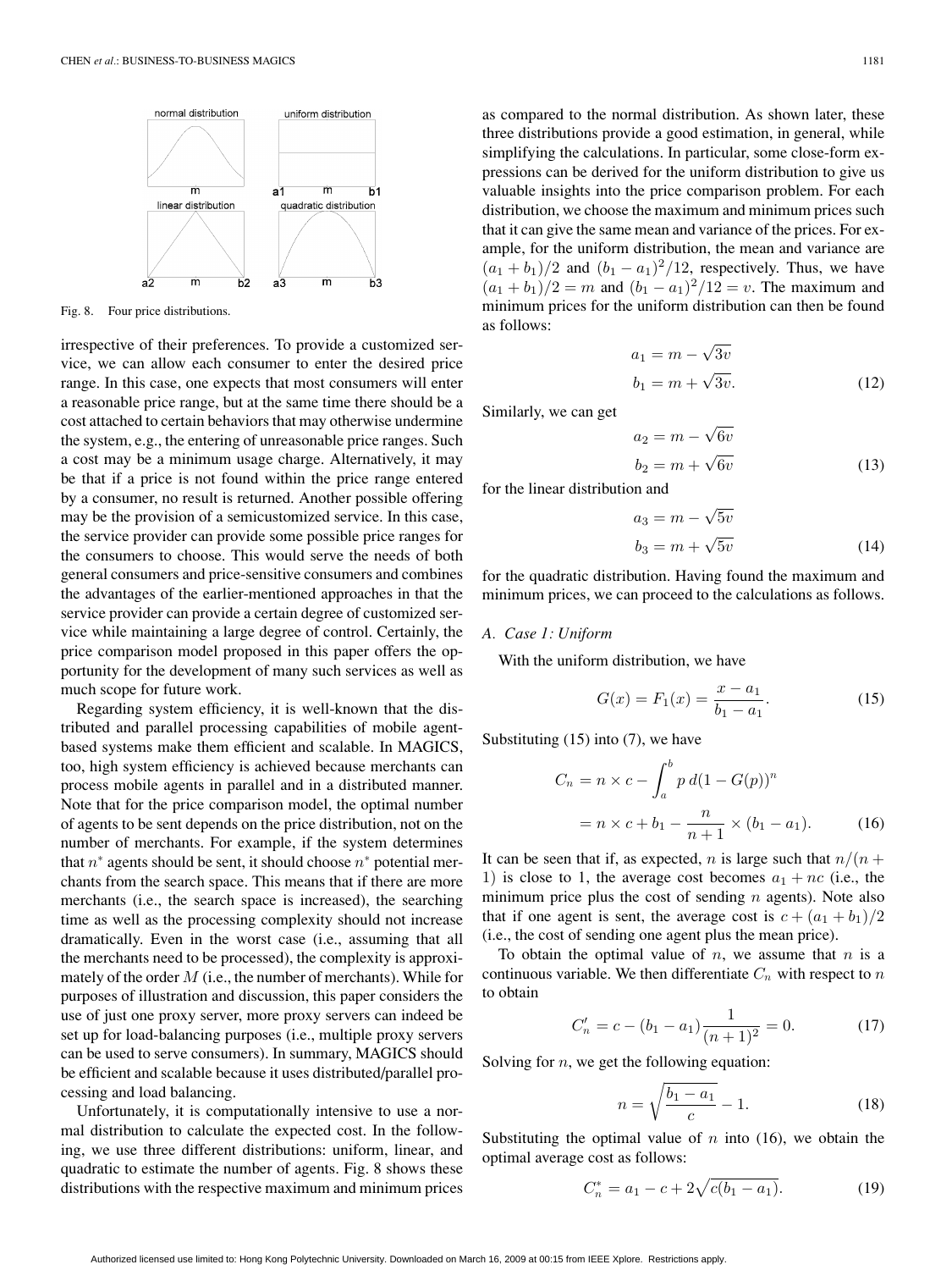Hence, by using a uniform distribution, a close-form solution can be obtained. Note that according to (18), the optimal number of agents depends only on  $(b_1 - a_1)/c$  (i.e., the difference between the maximum and minimum prices and the cost of sending an agent). Also, if c is greater than  $b_1 - a_1$ , it is not worth sending any agents, as expected (i.e., we can buy it from any merchant). In practice, it should be reasonable to assume that c is smaller than  $b_1 - a_1$ , so we will only consider this case in the following analysis.

## *B. Case 2: Linear*

In this case, we have

$$
G(x) = F_2(x) = \begin{cases} \frac{2(x - a_2)^2}{(b_2 - a_2)^2} & \text{if } a_2 \le x \le \frac{a_2 + b_2}{2} \\ 1 - \frac{2(b_2 - x)^2}{(b_2 - a_2)^2} & \text{if } \frac{a_2 + b_2}{2} < x \le b_2. \end{cases}
$$
(20)

Therefore, we get

$$
(1 - G(x))^n = \begin{cases} \left(1 - \frac{2(x - a_2)^2}{(b_2 - a_2)^2}\right)^n & \text{if } a_2 \le x \le \frac{a_2 + b_2}{2} \\ \left(\frac{2(b_2 - x)^2}{(b_2 - a_2)^2}\right)^n & \text{if } \frac{a_2 + b_2}{2} \le x \le b_2. \end{cases}
$$
\n
$$
(21)
$$

Putting (21) into (7), we get

$$
C_n = nc + \int_{a_2}^{b_2} x \, dP_n(x)
$$
  
=  $nc + \int_{a_2}^{a_2 + b_2} x \, d(1 - (1 - G(x))^n)$   
+  $\int_{a_2 + b_2}^{b_2} x \, d(1 - (1 - G(x))^n)$   
=  $nc - \int_{a_2}^{a_2 + b_2} x \, d\left(1 - \frac{2(x - a_2)^2}{(b_2 - a_2)^2}\right)^n$   
-  $\int_{a_2 + b_2}^{b_2} x \, d\left(\frac{2(b_2 - x)^2}{(b_2 - a_2)^2}\right)^n$ . (22)

As shown in Appendix II, it can be calculated that

$$
\int_{\frac{a_2+b_2}{2}}^{b_2} x \, d\left(\frac{2(b_2-x)^2}{(b_2-a_2)^2}\right)^n = 2^n \int_{\frac{a_2+b_2}{2}}^{b_2} x \, d\left(\frac{b_2-x}{b_2-a_2}\right)^{2n}
$$

$$
= -\frac{2(n+1)b_2+2na_2}{2^{n+1}(2n+1)}.
$$
 (23)

Let  $\frac{x-a_2}{b_2-a_2} = t$ . Then we have  $x = (b_2 - a_2)t + a_2$ . We can also find that

$$
\int_{a_2}^{\frac{a_2+b_2}{2}} x \, d\left(1 - \frac{2(x - a_2)^2}{(b_2 - a_2)^2}\right)^n
$$

$$
= \int_0^{\frac{1}{2}} ((b_2 - a_2)t + a_2) \, d(1 - 2t^2)^n
$$

$$
= \frac{a_2 + b_2}{2^{n+1}} - a_2 - (b_2 - a_2)I_n \tag{24}
$$

where 
$$
I_n = \int_0^{\frac{1}{2}} (1 - 2t^2)^n dt
$$
.  
Hence, we have

$$
\frac{1}{2^{n+1}} - I_n = \int_0^{\frac{1}{2}} x \, d(1 - 2x^2)^n
$$

$$
= 2n \int_0^{\frac{1}{2}} ((1 - 2x^2)^n - (1 - 2x^2)^{n-1}) dx
$$

$$
= 2nI_n - 2nI_{n-1}.
$$
 (25)

Rearranging the terms in (25), we get

$$
I_n = \frac{2nI_{n-1} + \frac{1}{2^{n+1}}}{2n+1}.
$$
\n(26)

Based on these, we obtain

$$
C_n = nc + \int_{a_2}^{b_2} x \, dP_n(x)
$$
  
=  $nc + \frac{b_2 - a_2}{2^{n+1}(2n+1)} + a_2 + (b_2 - a_2)I_n.$  (27)

Hence, the average cost when  $n$  agents are sent can be found recursively. Note that  $I_0 = \frac{1}{2}$ . Furthermore, the optimal number of agents and the minimum cost can then be determined.

## *C. Case 3: Quadratic*

For a quadratic distribution, we have

$$
G(x) = 1 - \frac{(x - b_3)^2 (2x + b_3 - 3a_3)}{(b_3 - a_3)^3}.
$$
 (28)

This means that

$$
(1 - G(x))^n = \left(\frac{(x - b_3)^2 (2x + b_3 - 3a_3)}{(b_3 - a_3)^3}\right)^n.
$$
 (29)

The average cost can be found as follows:

$$
C_n = nc + \int_{a_3}^{b_3} x \, d(1 - (1 - G(x))^n)
$$
  
=  $nc - \int_{a_3}^{b_3} x \, d\left(\frac{(b_3 - x)^2 (2x + b_3 - 3a_3)}{(b_3 - a_3)^3}\right)^n$ . (30)

Let  $\frac{x-a_3}{b_3-a_3} = t$ . We then have  $x = (b_3 - a_3)t + a_3$ .

This implies that

$$
C_n = nc - \int_0^1 ((b_3 - a_3)t + a_3)d((1 - t)^2(2t + 1))^n
$$
  
= nc + a<sub>3</sub> + (b<sub>3</sub> - a<sub>3</sub>)Z<sub>n,n</sub> (31)

where  $Z_{n,i} = \int_0^1 (1-x)^{3n-i} (2x+1)^i dx$ . It can be found that

$$
Z_{n,i} = \frac{-1}{3n - i + 1} \int_0^1 (2x + 1)^i d(1 - x)^{3n - i + 1}
$$
  
= 
$$
\frac{-1}{3n - i + 1} \left( (2x + 1)^i (1 - x)^{3n - i + 1} \Big|_0^1
$$
  
- 
$$
\int_0^1 (1 - x)^{3n - i + 1} d(2x + 1)^i \right)
$$

Authorized licensed use limited to: Hong Kong Polytechnic University. Downloaded on March 16, 2009 at 00:15 from IEEE Xplore. Restrictions apply.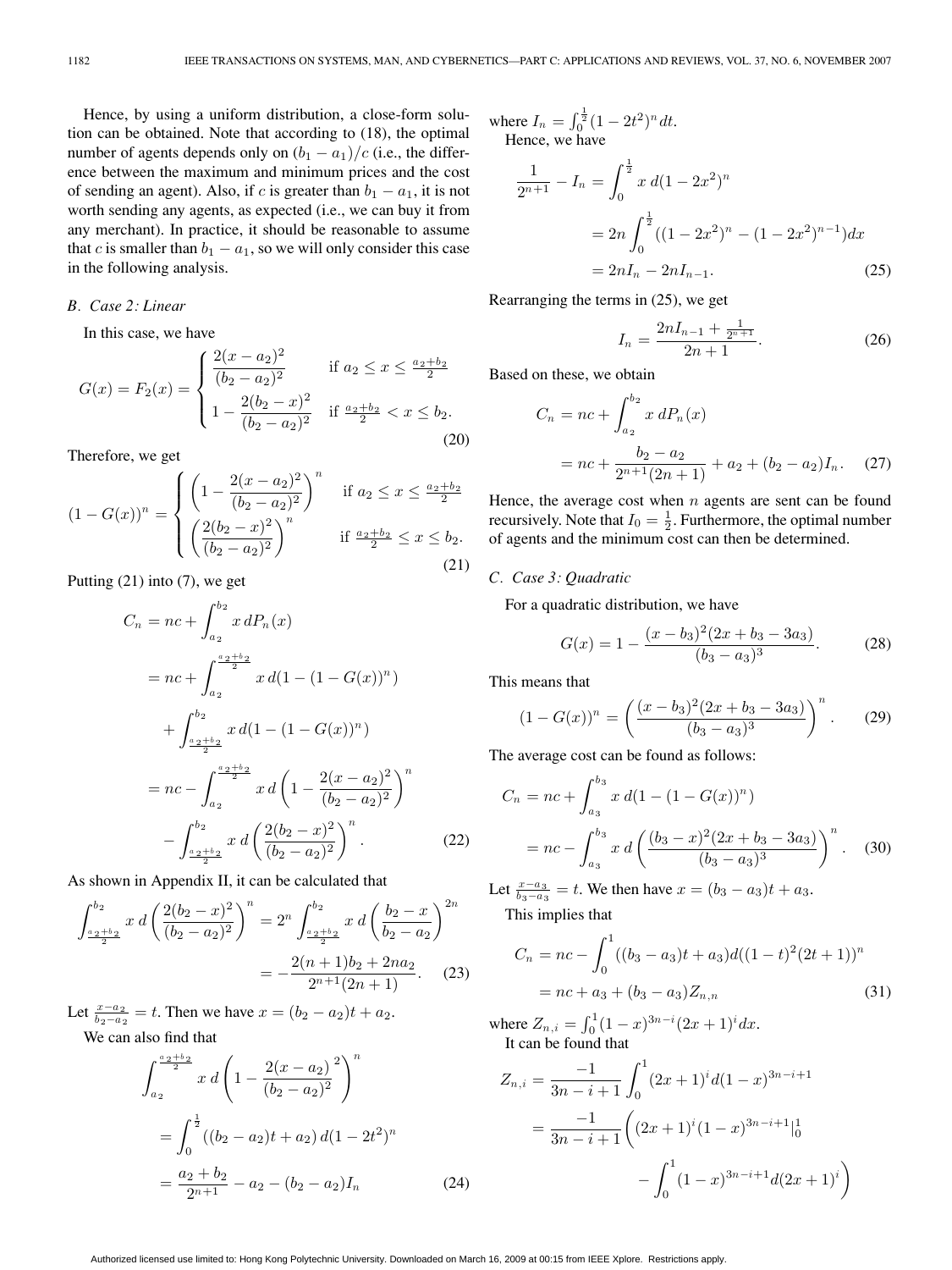

Fig. 9. Average cost when different numbers of agents are sent (uniform price distribution).

$$
=\frac{1}{3n-i+1}+\frac{2i}{3n-i+1}Z_{n,i-1}.
$$
\n(32)

Similar to the linear distribution, we can obtain  $C_n$  recursively and, hence, the optimal  $n$  and the minimum cost. Note that  $Z_{n,0} = \frac{1}{3n+1}.$ 

The detailed calculations for  $(16)$ ,  $(23)$ – $(25)$ , and  $(31)$  are shown in the Appendixes. It is also of interest to briefly discuss the business implications or issues. In general, the price of a product should be set based on a basic cost and a desired profit margin and different businesses may set different prices for the same product, depending on their requirements. Having said that, one would not expect the price of a product to greatly deviate from a market benchmark. This suggests that we can model prices with a price distribution function. The uniform price distribution is the simplest and easiest to use, particularly because it can give a close-form solution. Its limitation is that it can be used to model only simple products and provides only a rough estimate, in general. For most products, the best estimate should be provided by the normal price distribution, given the well-known central limit theorem, especially when the model involves a large number of merchants. Unfortunately, a normal price distribution is more computationally intensive; so, we make use of the linear price distribution and quadratic price distribution. Fortunately, based on the results in the paper, it is found that generally speaking all four distributions give similar results. Note that the price comparison model can be applied to any price distribution; so, these four price distributions are simply examples. Nevertheless, they should be useful for modeling many or even most products.

Lastly, we present and discuss some analytical results as follows. As the uniform price distribution can provide some closeform expressions, it is of interest to analyze this distribution in detail. To simplify the presentation, the subscripts for  $a$  and  $b$ are dropped in Figs. 9–12. Fig. 9 shows the average cost when different numbers of agents are sent. In this case,  $a = 200$  and  $b = 400$ . It can be seen that there exists an optimal number of agents to send in order to achieve the lowest cost. The optimal number of agents depends on  $c$ . As expected, as  $c$  decreases, more agents should be sent. For example, if  $c = 4$ , about six agents should be sent and the optimal average cost is about



Fig. 10. Optimal number of agents to be sent when  $a = 200$  (uniform price distribution).



Fig. 11. Optimal average cost when  $a = 200$  (uniform price distribution).



Fig. 12.  $P_n(x)$  when  $a = 200$  (uniform price distribution).

\$253. This means that, excluding the cost of sending the agents (i.e., \$24), the best price found is about  $$(253 - 24) = $229$ , which is \$29 above the lowest price of \$200. Fig. 10 shows the optimal number of agents for different values of  $b$  when  $a$  is 200. As  $b$  increases, it is worth sending more agents. When  $c$  is smaller, the optimal value of  $n$  increases at a faster rate. Fig. 11 shows the optimal average cost when  $a$  is 200 and  $b$  varies between 220 and 400. It can be seen that when  $c$  is smaller, the optimal average cost is (relatively) less sensitive to changes in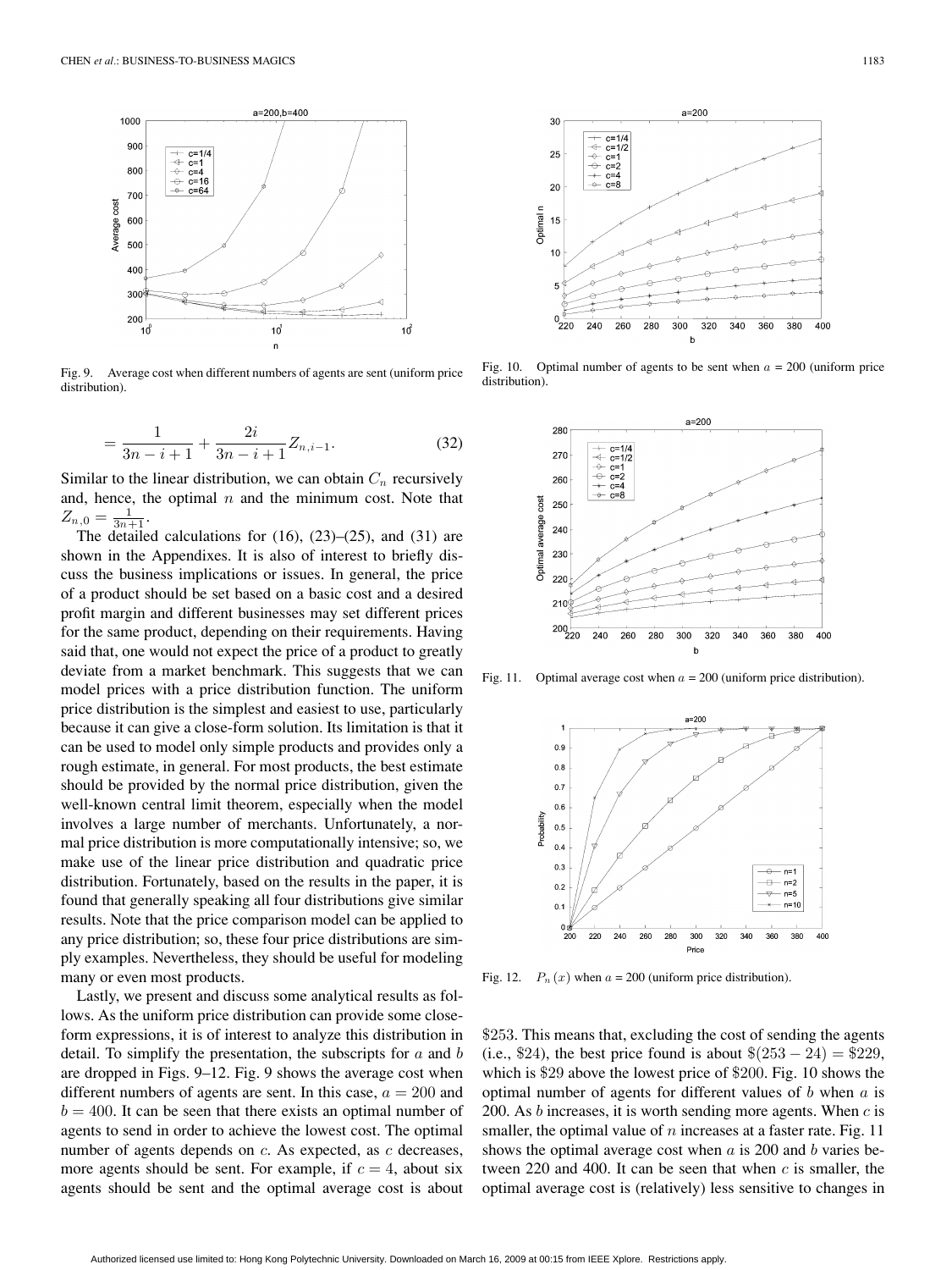

Fig. 13. Optimal number of agents for different normalized variances.



Fig. 14. Minimum normalized cost for different normalized variances.



Fig. 15. Expected cost of purchasing the book *Harry Potter and the Order of the Phoenix* (prices based on the information at http://www.bestwebbuys.com).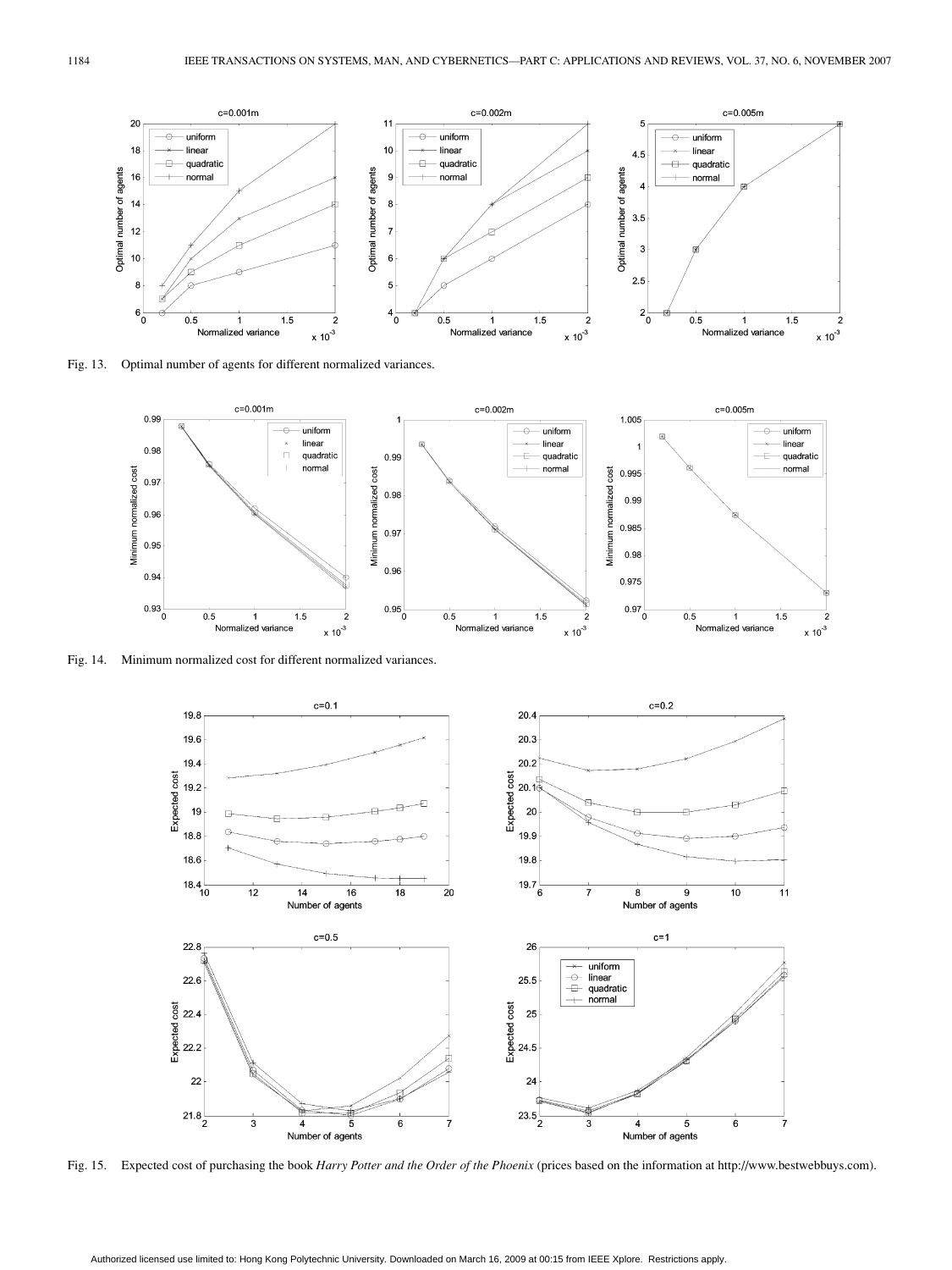

Fig. 16. Expected cost of purchasing the book *The Future of Freedom: Illiberal Democracy at Home and Abroad* (prices based on the information at http://www.bestwebbuys.com).



Fig. 17. Expected cost of purchasing the digital camera *Canon Powershot G5* (prices based on the information at http://www.bestwebbuys.com).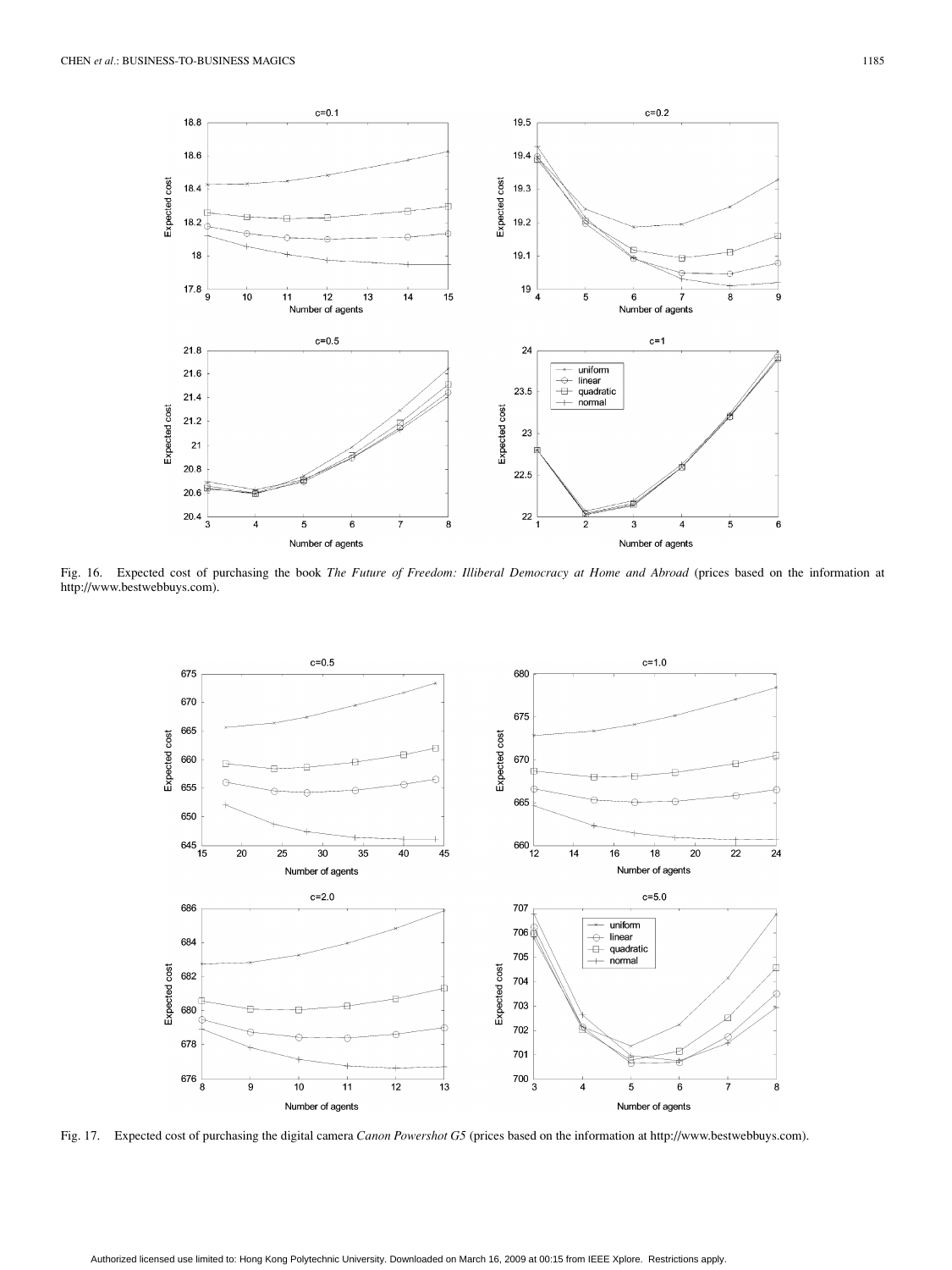

Fig. 18. Expected cost of purchasing the audio CD *Mission to Mars (2000)* (prices based on the information at http://www.bestwebbuys.com).

TABLE V PRICE INFORMATION AS FOUND FROM BEST WEB BUYS (HTTP://WWW.BESTWEBBUYS.COM)

| Goods                               | Mean price (\$) | Variance (\$) |
|-------------------------------------|-----------------|---------------|
| Book 1: "Harry Potter and the Order | 24.0578         | 4.0684        |
| of the Phoenix"                     |                 |               |
| Book 2: "The Future of Freedom:     | 21.8020         | 3.0846        |
| Illiberal Democracy at Home and     |                 |               |
| Abroad"                             |                 |               |
| Digital Camera: Canon Powershot     | 734.0788        | 49.9906       |
| G5                                  |                 |               |
| Audio CD: "Mission to Mars          | 15.3038         | 2.4873        |
| $(2000)$ "                          |                 |               |

b. It is also of interest to see how  $P_n(x)$  changes as n increases. As shown in Fig. 12, it can be seen that as more agents are sent, the curve moves upward, which indicates that there is a higher probability of obtaining a lower price.

Next, we compare the analytical results when different price distributions are used. Fig. 13 shows the optimal number of agents to be sent for different variances. As an example, we set  $m = 100$  in Figs. 13 and 14. Furthermore, all costs/prices and variances are normalized with respect to m and  $m^2$ , respectively. We have actually obtained another set of results with  $m = 1000$ . It was found that the results are the same as those presented later (i.e., the normalized values are the same or do not depend on  $m$ ). As expected, it can be seen from Fig. 13 that the optimal number of agents increases as the variance increases. The optimal number of agents as calculated by the normal price distribution is the largest. Among the three price distributions,

the optimal number of agents as computed by linear distribution is closest to that calculated by normal distribution. However, the difference is not large unless the variance is large. Also, if the cost of sending an agent increases, all of the four distributions give almost the same number of agents. Fig. 14 shows the minimum normalized cost (i.e., with respect to the mean price) when the variance is varied. In this case, the minimum normalized cost is computed using the normal price distribution based on the optimal number of agents as determined by the respective price distribution. The figure indicates that the average cost decreases as the variance increases. This is because if the variance is large, it is more likely to find a lower price by sending out more agents. It is interesting to find that all of the four distributions give nearly the same average cost, especially if the cost of sending an agent is high. We have also conducted further analysis by using some real price information as obtained from Best Web Buys (www.bestwebbuys.com). Fig. 15 shows the expected cost of purchasing the book *Harry Potter and the Order of the Phoenix* when different numbers of agents are sent and the four distributions are used. Note that all of the four distributions have the same mean and variance based on the price information obtained from Best Web Buys (see Table V). In this case, the expected cost is computed based on the respective price distribution. It can be seen that the normal price distribution gives the lowest cost. However when the cost of sending an agent increases, the expected costs of all of the distributions are similar. Figs. 16–18 show the results for buying another book, a digital camera, and a compact disc. The results are generally quite similar. In summary, the proposed model can be employed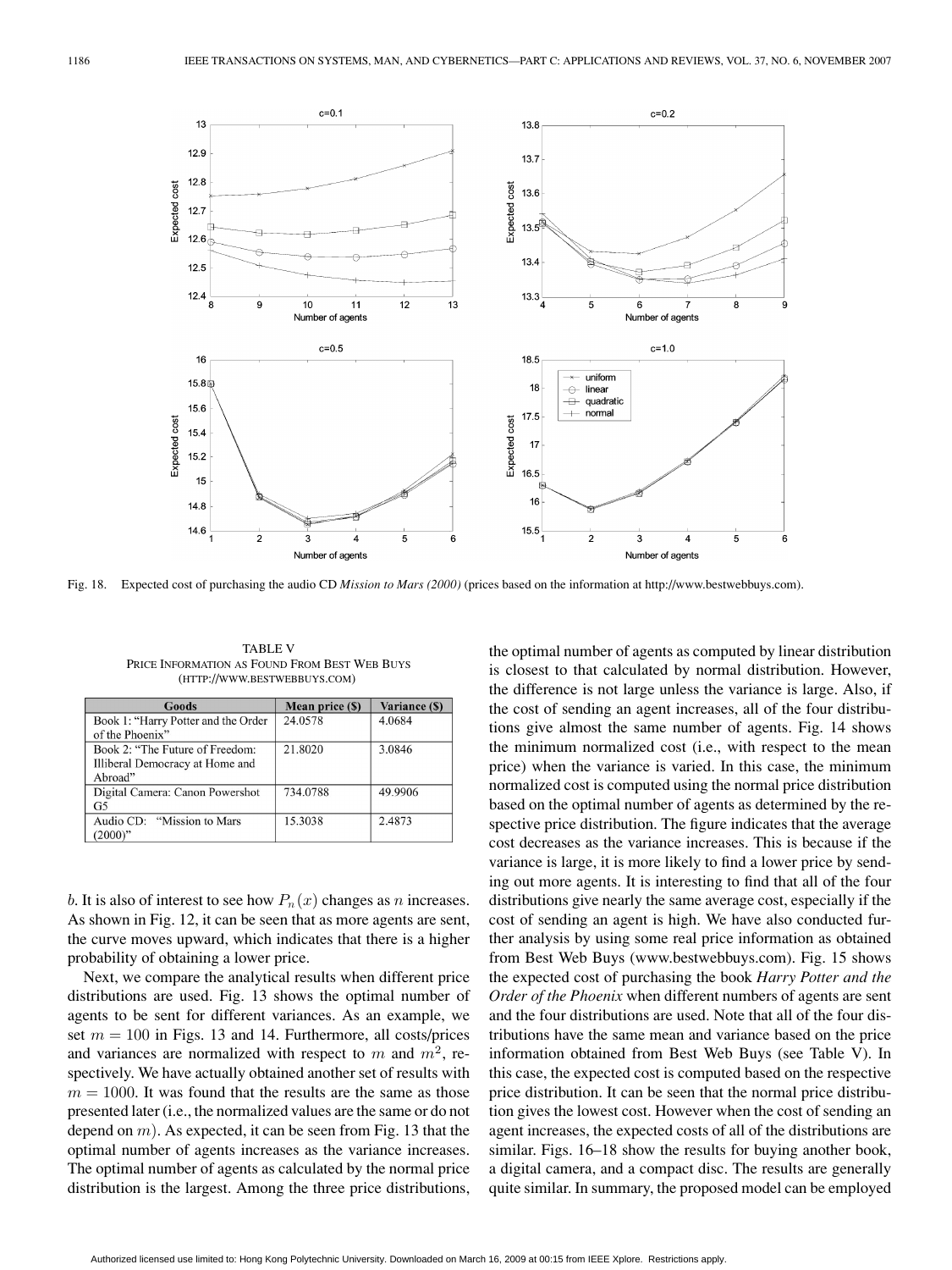to determine the best number of agents to be sent for the purpose of comparing prices. Also, for performing the computation, the uniform, linear, and quadratic price distributions can provide a good estimation of the normal price distribution, in general. In particular, the linear price distribution gives the closest estimate.

## V. CONCLUSION

A mobile agent-based system has been presented for facilitating consumer-oriented e-commerce or m-commerce. A distributed approach is employed through which merchants can set up special servers to serve mobile agents at their own sites. Using a WAP/Web interface (e.g., a mobile phone), a consumer can provide the buying requirements to a proxy server. This proxy server then generates mobile agents to conduct the necessary shopping tasks. A basic buying protocol has been presented to support the consumer buying process. In particular, a mathematical model has been developed to evaluate multiple decision factors so as to find the retailer that can best fulfill a consumer's requirements. A prototype system has been developed to demonstrate a sales transaction under an m-commerce scenario. We have also formulated an analytical model to calculate the optimal number of agents to be sent when comparing the prices of a product. A closed-form solution was obtained for the case with a uniform price distribution. Furthermore, we have presented and discussed some analytical results based on four different price distributions and some real price information.

## APPENDIX I

Detailed derivation of (16) is as follows:

$$
C_n = n \times c - \int_{a_1}^{b_1} p d (1 - G (p))^n
$$
  
=  $n \times c + \int_{a_1}^{b_1} p d \left( 1 - \left( \frac{b_1 - p}{b_1 - a_1} \right)^n \right)$   
=  $n \times c + p \times \left( 1 - \left( \frac{b_1 - p}{b_1 - a_1} \right)^n \right) \Big|_{a_1}^{b_1}$   
 $- \int_{a_1}^{b_1} \left( 1 - \left( \frac{b_1 - p}{b_1 - a_1} \right)^n \right) dp$   
=  $n \times c + b_1 + (b_1 - a_1)$   
 $\times \left( -1 - \frac{1}{n+1} \times \left( \frac{b_1 - p}{b_1 - a_1} \right)^{n+1} \Big|_{a_1}^{b_1} \right)$   
=  $n \times c + b_1 - \frac{n}{n+1} \times (b_1 - a_1).$  (33)

#### APPENDIX II

Detailed derivation of (23) is as follows:

 $\int^{b_2}$  $\frac{a\,2+b\,2}{2}$  $x d \left( \frac{2 (b_2 - x)^2}{a} \right)$  $(b_2 - a_2)^2$  $\setminus^n$  $= 2^n \int_0^{b_2}$  $\frac{a_2+b_2}{2}$  $x d \left( \frac{b_2 - x}{b_2 - x} \right)$  $b_2 - a_2$  $\setminus^{2n}$ 

$$
= 2^{n} x \left(\frac{b_{2} - x}{b_{2} - a_{2}}\right)^{2n} \Big|_{\frac{a_{2} + b_{2}}{2}}^{b_{2}} - 2^{n} \int_{\frac{a_{2} + b_{2}}{2}}^{b_{2}} \left(\frac{b_{2} - x}{b_{2} - a_{2}}\right)^{2n} dx
$$

$$
= 2^{n} \left(0 - \frac{a_{2} + b_{2}}{2}\left(\frac{1}{2}\right)^{2n}\right)
$$

$$
+ 2^{n} (b_{2} - a_{2}) \frac{1}{2n + 1} \left(0 - \left(\frac{1}{2}\right)^{2n + 1}\right)
$$

$$
= -\frac{a_{2} + b_{2}}{2^{n + 1}} - \frac{b_{2} - a_{2}}{(2n + 1)2^{n + 1}}
$$

$$
= -\frac{2 (n + 1) b_{2} + 2na_{2}}{2^{n + 1} (2n + 1)}.
$$
(34)

#### APPENDIX III

Detailed derivation of (24) is as follows:

$$
\int_{a_2}^{\frac{a_2+b_2}{2}} x \, d\left(1 - \frac{2(x - a_2)^2}{(b_2 - a_2)^2}\right)^n
$$
  
= 
$$
\int_0^{\frac{1}{2}} ((b_2 - a_2)t + a_2) \, d\left(1 - 2t^2\right)^n
$$
  
= 
$$
(b_2 - a_2) \int_0^{\frac{1}{2}} t \, d\left(1 - 2t^2\right)^n + \left(\frac{a_2}{2^n} - a_2\right)
$$
  
= 
$$
(b_2 - a_2) \left(\frac{1}{2^{n+1}} - I_n\right) + \left(\frac{a_2}{2^n} - a_2\right)
$$
  
= 
$$
\frac{a_2 + b_2}{2^{n+1}} - a_2 - (b_2 - a_2) I_n.
$$
 (35)

## APPENDIX IV

Detailed derivation of (25) is as follows:

$$
\frac{1}{2^{n+1}} - I_n = \int_0^{\frac{1}{2}} x \, d \left( 1 - 2x^2 \right)^n
$$
  
=  $n \int_0^{\frac{1}{2}} x \left( 1 - 2x^2 \right)^{n-1} (-4x) \, dx$   
=  $-4n \int_0^{\frac{1}{2}} x^2 (1 - 2x^2)^{n-1} dx$   
=  $2n \int_0^{\frac{1}{2}} ((1 - 2x^2)^n - (1 - 2x^2)^{n-1}) \, dx$   
=  $2n I_n - 2n I_{n-1}$ . (36)

#### APPENDIX V

Detailed derivation of (31) is as follows:

$$
C_n = nc - \int_0^1 ((b_3 - a_3)t + a_3) d((t - 1)^2 (2t + 1))^n
$$
  
= nc - a<sub>3</sub>((t - 1)<sup>2</sup>(2t + 1))<sup>n</sup>|<sub>0</sub><sup>1</sup>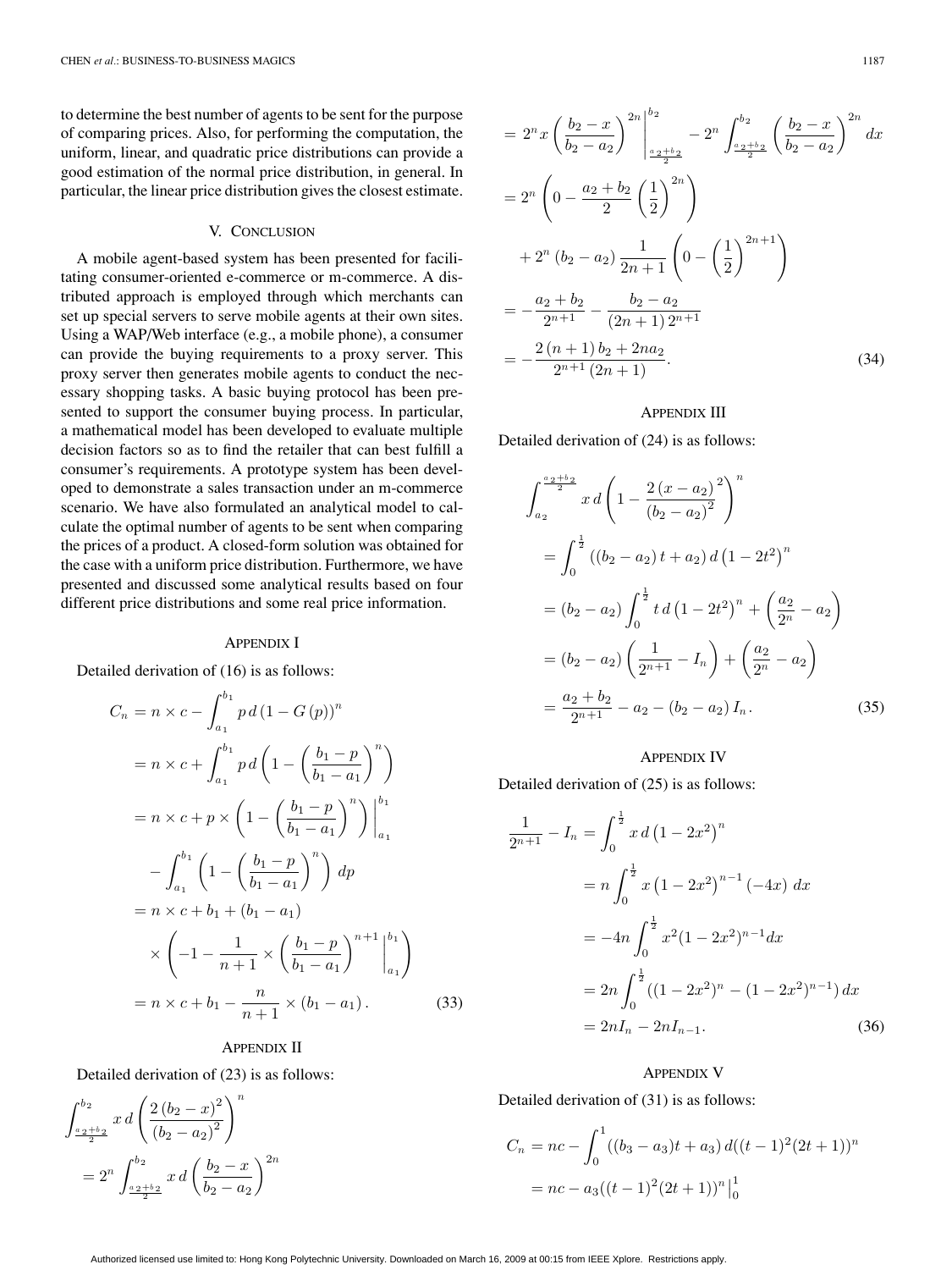$$
-(b_3 - a_3) \int_0^1 t \, d((1 - t)^2 (2t + 1))^n
$$
  
=  $nc + a_3 - (b_3 - a_3) t (1 - t)^{2n} (2t + 1)^n \Big|_0^1$   
+  $(b_3 - a_3) \int_0^1 (1 - t)^{2n} (2t + 1)^n dt$   
=  $nc + a_3 + (b_3 - a_3) Z_{n,n}$ . (37)

#### ACKNOWLEDGMENT

The authors would like to thank B. Lam, C. Chin, G. Li, and R. Lam for contributing to the development of the prototype system and/or the MAGICS project and I. Ho for drawing some of the figures. We would also like to thank the reviewers for providing us with valuable comments to improve the paper. All trademarks belong to their respective owners.

#### **REFERENCES**

- [1] R. Kalakota and A. B. Whinston, *Electronic Commerce: A Manager's Guide*. Reading, MA: Addison-Wesley/Longman, 1997.
- [2] H. Chan, R. Lee, T. Dillon, and E. Chang, *E-Commerce: Fundamentals and Applications.* Chichester, U.K.: Wiley, 2001.
- [3] U. Varshney and R. Vetter, "Mobile commerce: Frameworks, applications and networking support for mobile commerce," *ACM/Kluwer J. Mobile Netw. Appl.*, pp. 185–198, Jun. 2002.
- [4] R. Kalakota and M. Robinson, *M-business: The Race to Mobility*. New York: McGraw-Hill, 2002.
- [5] D. B. Lange and M. Oshima, *Programming and Deploying Java Mobile Agents with Aglets*. Reading, MA: Addison-Wesley/Longman, 1998.
- [6] P. Dasgupta, N. Narasimhan, L. E. Moser, and P. M. Melliar-Smith, "MAgNET: Mobile agents for networked electronic trading," *IEEE Trans. Knowl. Data Eng.*, vol. 11, no. 4, pp. 509–525, Jul.–Aug. 1999.
- [7] M. He, N. R. Jennings, and H.-F. Leung, "On agent-mediated electronic commerce," *IEEE Trans. Knowl. Data Eng.*, vol. 15, no. 4, pp. 985–1003, Jul.–Aug. 2003.
- [8] A. G. Moukas, G. Zacharia, R. H. Guttman, and P. Maes, "Agent-mediated electronic commerce: An MIT Media Laboratory perspective," *Int. J. Electron. Com.*, vol. 4, no. 3, pp. 5–22, Spring 2000.
- [9] R. H. Guttman, A. G. Moukas, and P. Maes, "Agent-mediated electronic commerce: A survey," *Knowl. Eng. Rev.*, vol. 13, no. 2, pp. 147–159, 1998.
- [10] H. C. B. Chan, B. Lam, and R. S. T. Lee, "MAGICS shopper," in *Proc. IC 2001*, Jun. 2001, vol. 2, pp. 1062–1068.
- [11] H. C. B. Chan, C. K. H. Chin, and B. Lam, "price comparison agents for MAGICS," in *Proc. PACRIM 2001*, Aug. 2001, vol. 2, pp. 744– 747.
- [12] M. J. Etzel, B. J. Walker, and W. J. Stanton, *Marketing*, 12th ed. New York: McGraw-Hill/Irwin, 2001.
- [13] A. Chavez and P. Maes, "Kasbah: An agent marketplace for buying and selling goods," in*Proc. 1st Int. Conf. Pract. Appl. Intell. Agents MultiAgent Technol.,* London, Apr. 1996, pp. 75–90.
- [14] T. Sandholm and Q. Huai, "Nomad: Mobile agent system for an Internetbased auction house," *IEEE Internet Comput.*, vol. 4, no. 2, pp. 80–86, Mar.–Apr. 2000.
- [15] J. M. Andreoli, F. Pacull, and R. Pareshi, "XPect: A framework for electronic commerce," *IEEE Internet Comput.*, vol. 1, no. 4, pp. 40–48, Jul.– Aug. 1997.
- [16] C. M. Jonker and J. Treur, "An agent architecture for multi-attribute negotiation," in *Proc. IJCAI 2001*, pp. 1195–1201.
- [17] J. Ueyama and E. R. M. Madeira, "An automated negotiation model for electronic commerce," in *Proc. 5th Int. Symp. Auton. Decentralized Syst.*, 2001, pp. 29–36.
- [18] M. Chung and V. Honavar, "A negotiation model in agent-mediated electronic commerce," in *Proc. Int. Symp. Multimedia Softw. Eng.*, 2000, pp. 403–410.



**Hui Chen** was born in China in 1977. He received the B.S. and M.S. degrees in computer science and technology from Nanjing University, Nanjing, China, in 1999 and 2002, respectively. He is currently working toward the Ph.D. degree in electrical and computer engineering at the University of British Columbia, Vancouver, BC, Canada.

From 2000 to 2003, he was a Research Assistant in the Department of Computing, The Hong Kong Polytechnic University, Hung Hom, Kowloon, Hong Kong. His current research interests include model-

ing and cross-layer optimization of packet-switched third-generation wireless networks.



**Perry P. Y. Lam** received the B.Sc. (Hons.) degree in information technology in 2002 and the M.Phil. degree in 2005, both from The Hong Kong Polytechnic University, Hung Hom, Kowloon, Hong Kong. Her current research interests include electronic commerce and Internet technologies.



**Henry C. B. Chan** (M'95) received the B.A. and M.A. degrees from the University of Cambridge, Cambridge, U.K., and the Ph.D. degree from the University of British Columbia, Vancouver, BC, Canada.

He is currently an Associate Professor in the Department of Computing, The Hong Kong Polytechnic University, Hung Hom, Kowloon, Hong Kong. From 1988 to 1993, he was with Hong Kong Telecommunications Ltd., From 1997 to 1998, he worked with BC TEL Advanced Communications, Canada. His cur-

rent research interests include networking/communications, wireless networks, Internet technologies, and electronic commerce. He is the author/coauthor of more than 50 journal/conference papers and is the coauthor of a textbook on electronic commerce.

Dr. Chan is a member of the Association for Computing Machinery and the Insitution of Engineering and Technology.



**Tharam S. Dillon** (M'83–SM'87–F'98) received the B.E. (Hons) and Ph.D. degrees from Monash University, Australia.

He is currently a Distinguished Research Professor with the Digital Ecosystems and Business Intelligence Institute, Curtin University of Technology, Perth, WA, Australia. His current research interests include Web semantics, ontologies, Internet computing, e-commerce, hybrid neurosymbolic systems, neural nets, software engineering, database systems, and computer networks. He is the author or coauthor

of more than 650 papers published in international and national journals and is the author of five books. He is the Editor-in-Chief of the *International Journal of Computer Systems Science and Engineering* as well as *Engineering Intelligent Systems*. He is the Co-Editor of the *Journal of Electric Power and Energy Systems*.